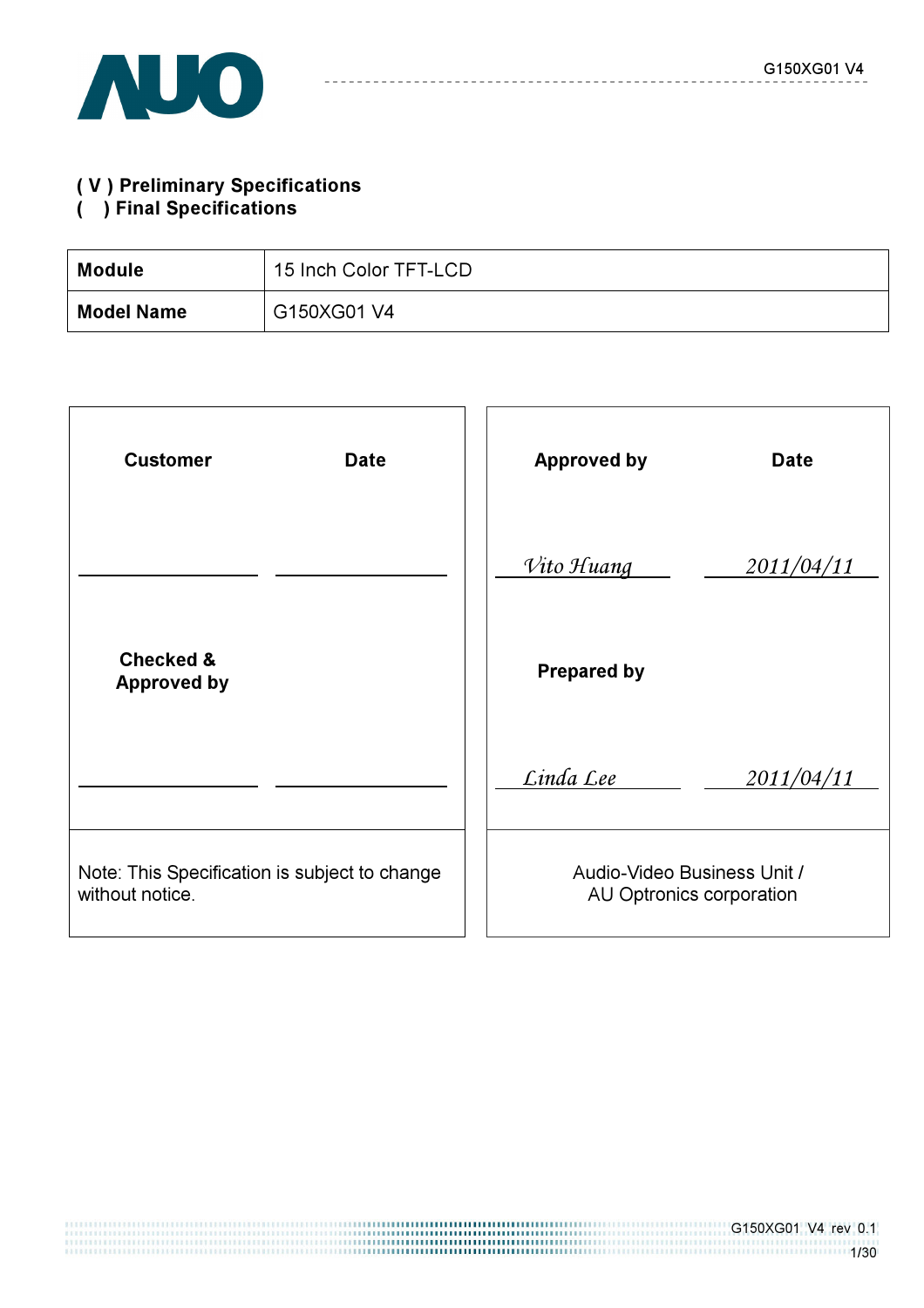

# **Contents**

----------

| 2.2 Touch |  |
|-----------|--|
|           |  |
|           |  |
|           |  |
|           |  |
|           |  |
|           |  |
|           |  |
|           |  |
|           |  |
| 5.3 Touch |  |
|           |  |
|           |  |
|           |  |
|           |  |
|           |  |
|           |  |
|           |  |
|           |  |
|           |  |
|           |  |
|           |  |
|           |  |
|           |  |
|           |  |
|           |  |
|           |  |
|           |  |
|           |  |
|           |  |
|           |  |
|           |  |
|           |  |
|           |  |
|           |  |
|           |  |
|           |  |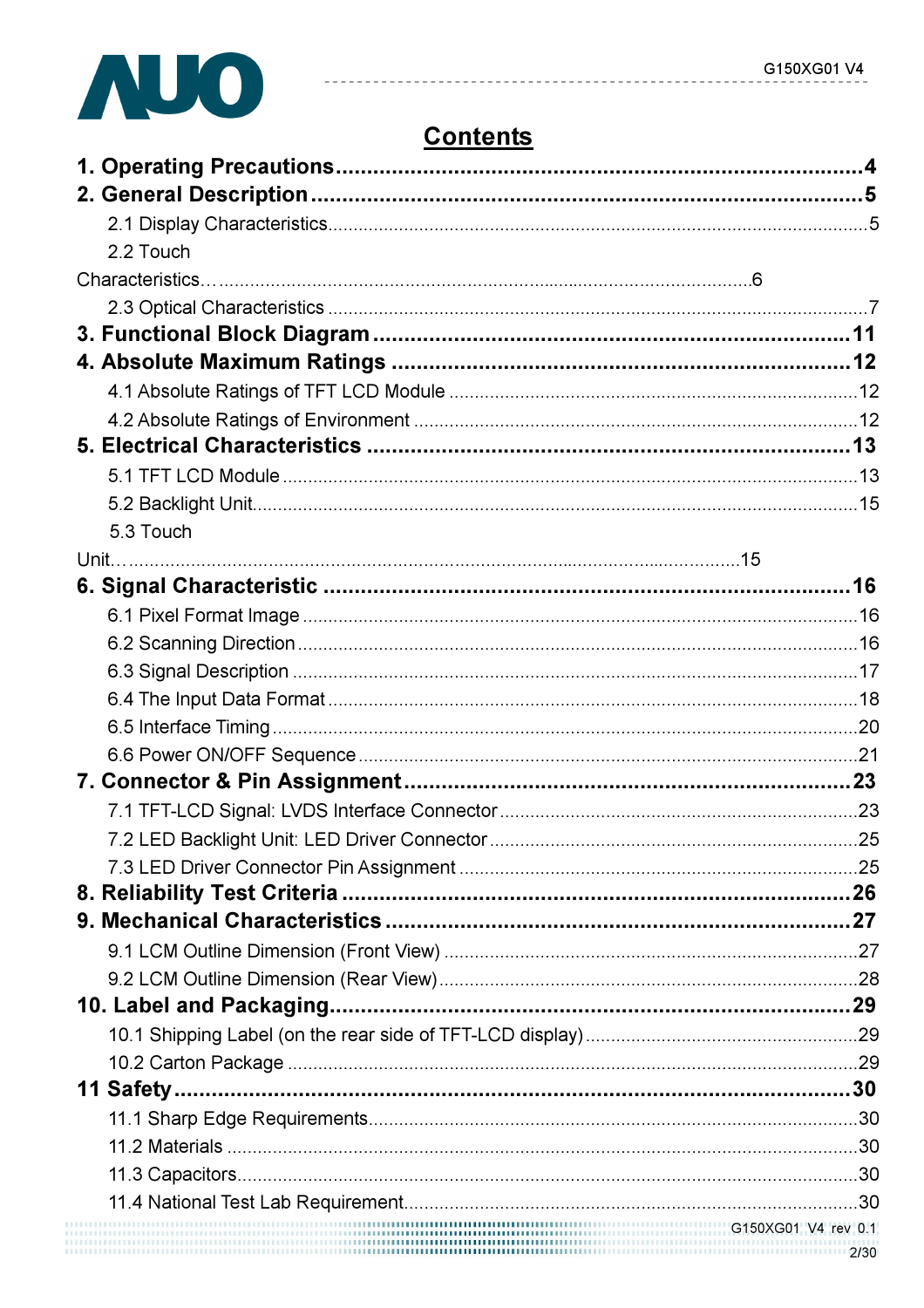

| <b>Version and Date</b> | Page | Old description      | <b>New Description</b> |
|-------------------------|------|----------------------|------------------------|
| Rev 0.1 2011/4/11       | All  | <b>First Edition</b> |                        |
|                         |      |                      |                        |
|                         |      |                      |                        |
|                         |      |                      |                        |
|                         |      |                      |                        |
|                         |      |                      |                        |
|                         |      |                      |                        |

--------------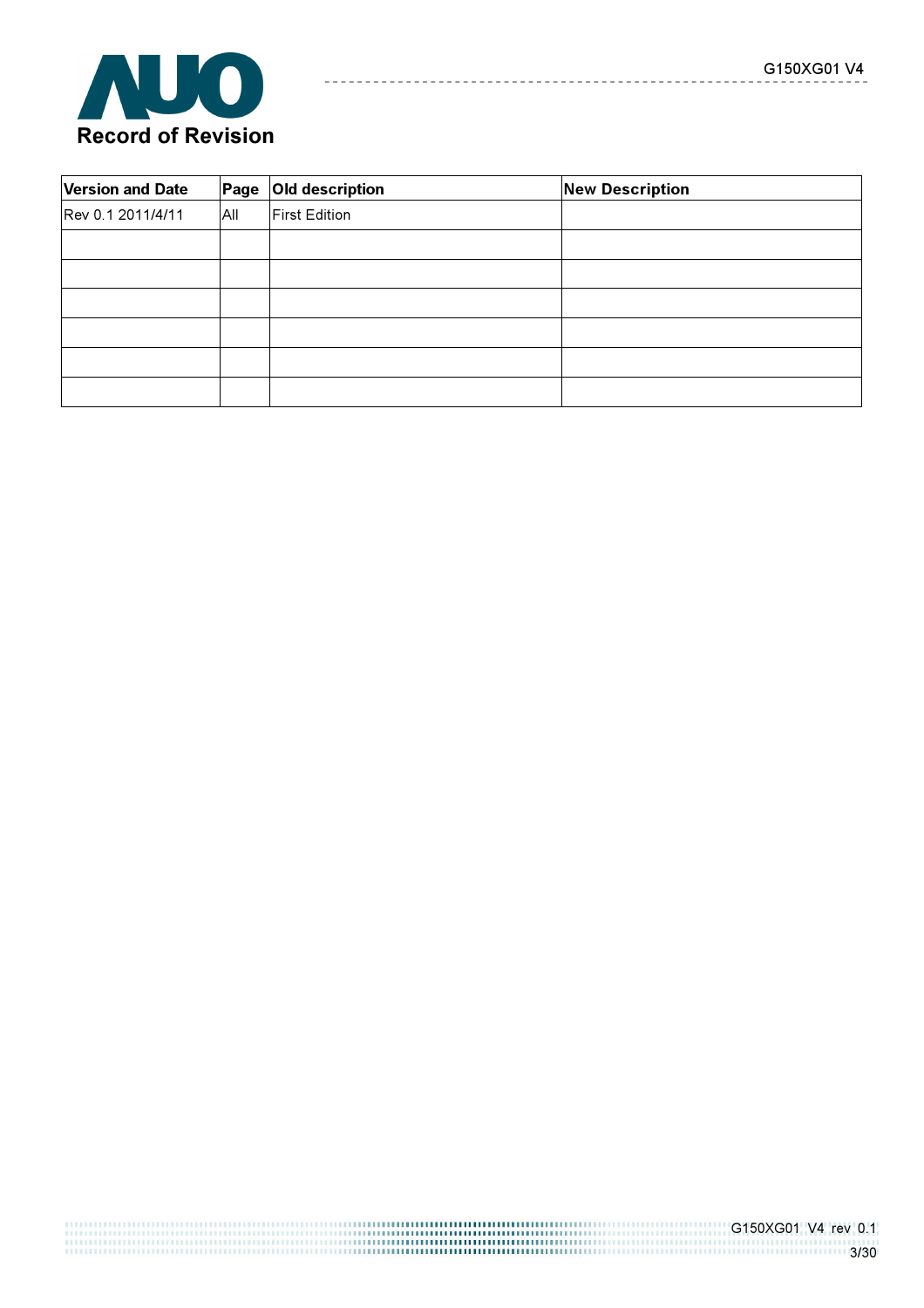

# 1. Operating Precautions

- 1) Since front polarizer is easily damaged, please be cautious and not to scratch it.
- 2) Be sure to turn off power supply when inserting or disconnecting from input connector.
- 3) Wipe off water drop immediately. Long contact with water may cause discoloration or spots.
- 4) When the panel surface is soiled, wipe it with absorbent cotton or soft cloth.
- 5) Since the panel is made of glass, it may be broken or cracked if dropped or bumped on hard surface.
- 6) Since CMOS LSI is used in this module, take care of static electricity and insure human earth when handling.
- 7) Do not open nor modify the module assembly.
- 8) Do not press the reflector sheet at the back of the module to any direction.
- 9) In case if a module has to be put back into the packing container slot after it was taken out from the container, do not press the center of the LED Reflector edge. Instead, press at the far ends of the LED Reflector edge softly. Otherwise the TFT Module may be damaged.
- 10) At the insertion or removal of the Signal Interface Connector, be sure not to rotate nor tilt the Interface Connector of the TFT Module.
- 11) TFT-LCD Module is not allowed to be twisted & bent even force is added on module in a very short time. Please design your display product well to avoid external force applying to module by end-user directly.
- 12) Small amount of materials without flammability grade are used in the TFT-LCD module. The TFT-LCD module should be supplied by power complied with requirements of Limited Power Source (IEC60950 or UL1950), or be applied exemption.
- 13) Severe temperature condition may result in different luminance, response time.
- 14) Continuous operating TFT-LCD Module under high temperature environment may accelerate LED light bar exhaustion and reduce luminance dramatically.
- 15) The data on this specification sheet is applicable when TFT-LCD module is placed in landscape position.
- 16) Continuous displaying fixed pattern may induce image sticking. It's recommended to use screen saver or moving content periodically if fixed pattern is displayed on the screen.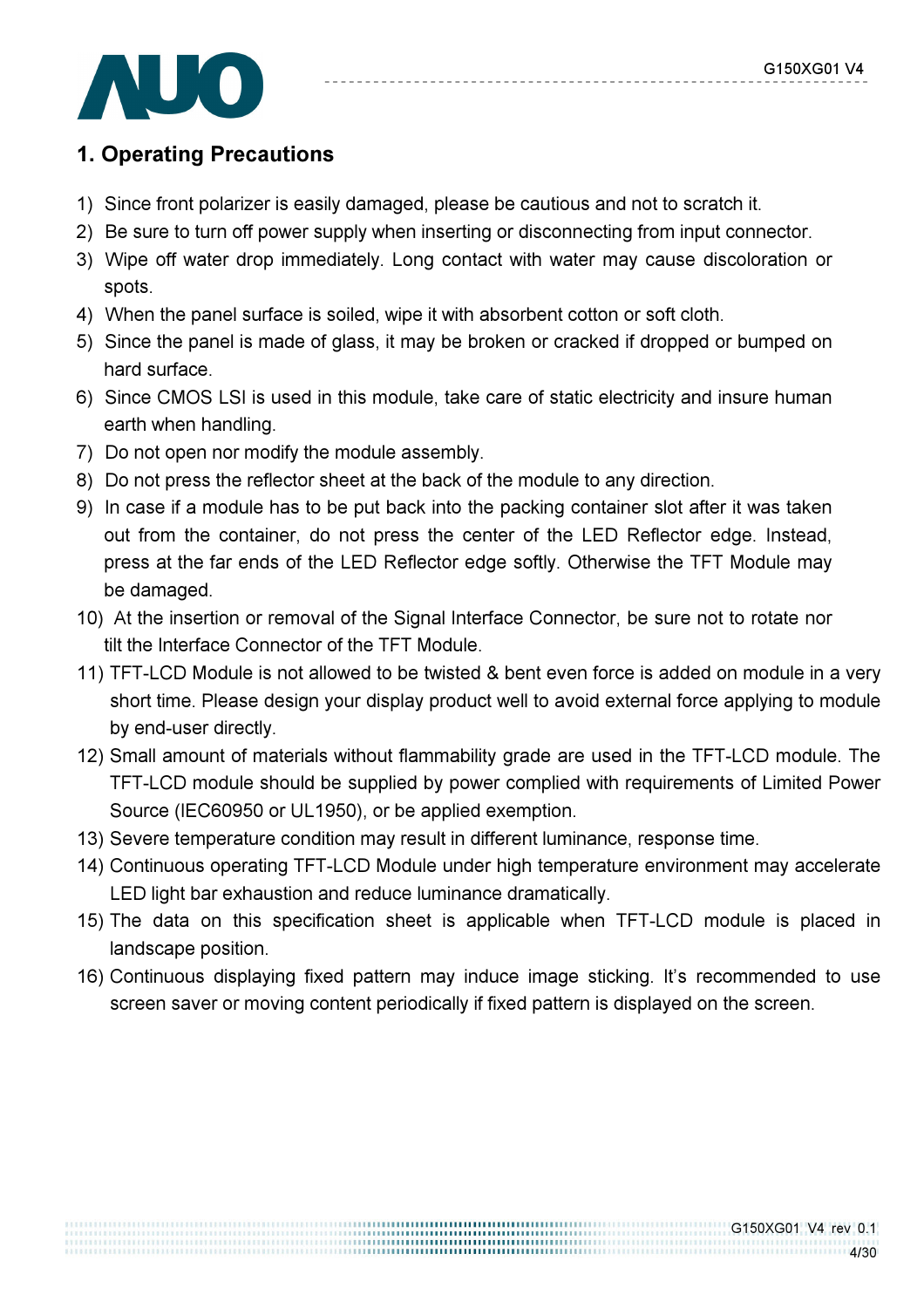

# 2. General Description

G150XG01 V4 is a Color Active Matrix Liquid Crystal Display composed of a TFT-LCD display, a touch sensor glass, a driver circuit, and a backlight system. The screen format is intended to support XGA (1024(H) x 768(V)) screen and 16.2M (RGB 8-bits) or 262k colors (RGB 6-bits). All input signals are LVDS interface compatible. All design rules of this module can correspond to PSWG standard.

G150XG01 V4 is designed for industrial display applications.

# 2.1 Display Characteristics

The following items are characteristics summary on the table under  $25^{\circ}$ C condition:

| <b>Item</b>                                                      | Unit                           | <b>Specifications</b>               |
|------------------------------------------------------------------|--------------------------------|-------------------------------------|
| Screen Diagonal                                                  | [inch]                         | 15                                  |
| <b>Active Area</b>                                               | [mm]                           | 304.128(H) x 228.096(V)             |
| Pixels H x V                                                     |                                | 1024x2, 768x2 (RGBW)                |
| <b>Pixel Pitch</b>                                               | [mm]                           | $0.297 \times 0.297$                |
| <b>Pixel Arrangement</b>                                         |                                | R.G.B.W. Rectangle                  |
| <b>Display Mode</b>                                              |                                | TN, Normally White                  |
| Nominal Input Voltage VDD                                        | [Volt]                         | 3.3 typ.                            |
| <b>Typical Power Consumption</b>                                 | [Watt]                         | 9.63 (64 Gray Bar pattern)          |
| Weight                                                           | [Grams]                        | 1120g (max.)                        |
| <b>Physical Size</b>                                             | [mm]                           | 326.5(H)x 253.5(V) x 15.5(D) (max.) |
| <b>Electrical Interface</b>                                      |                                | 1 channel LVDS                      |
| <b>Support Color</b>                                             |                                | 16.2M / 262K colors                 |
| <b>Temperature Range</b><br>Operating<br>Storage (Non-Operating) | $[^{\circ}C]$<br>$[^{\circ}C]$ | $-10$ to $+60$<br>$-30$ to $+85$    |
| RoHS Compliance                                                  |                                | RoHS Compliance                     |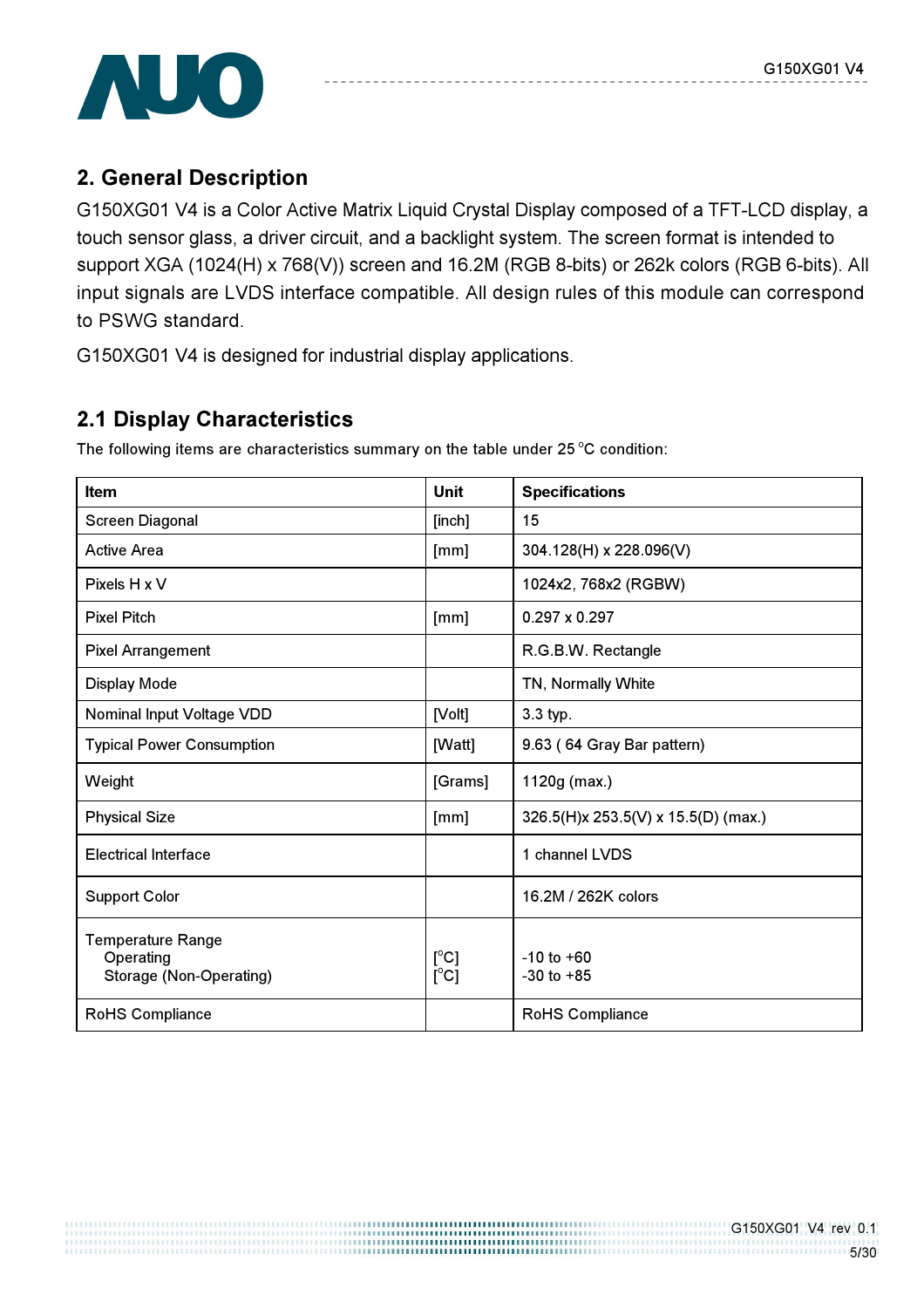

# 2.2 Touch Characteristics

The following items are characteristics summary on the table under 25  $^{\circ}$ C condition:

| Item                                      | <b>Unit</b>   | <b>Specifications</b>                                       |
|-------------------------------------------|---------------|-------------------------------------------------------------|
| <b>Type of Touch Sensor</b>               |               | <b>Charge-Sensing (Capacitive) Type</b>                     |
| <b>Panel Size</b>                         | [mm]          | 323.5(W) x 250.5 (H) x 0.7 (T)                              |
| <b>Sensor Active Area</b>                 | [mm]          | 304.128 (W) x 228.096 (H)                                   |
| Interface                                 |               | <b>USB</b>                                                  |
| IC Driver (Sensor)                        |               | TangoF32                                                    |
| Channel                                   | [ch]          | X:42 Y:31                                                   |
| Surface hardness                          | [H]           | $\overline{7}$                                              |
| Maximum touch points                      |               | 1 (10mm Cover Lens)<br>2 (3 mm Cover Lens)                  |
| <b>Touch Resolution</b>                   | [ppi]         | 3.44                                                        |
| <b>Touch Active Area</b>                  | [mm]          | 304.128 (W) x 228.096 (H)                                   |
| <b>Touch Sensor Pitch</b>                 | [mm]          | 7.256 (W) X 7.378 (H)                                       |
| <b>Touch Method</b>                       | [mm]          | Capacitance sensor                                          |
| Single/Multi-points Accuracy              | [mm]          | $+/-1.5$ mm                                                 |
| Jitter                                    | [mm]          | $+/-$ 4mm                                                   |
| Offset                                    | [mm]          | $+/-$ 1mm                                                   |
| The smallest distance between 2<br>points | [mm]          | 2.2mm                                                       |
| Sample rate at 10/5/1 point               | [Hz]          | 60HZ (1 finger)<br>45HZ (2 finger)                          |
| Touch sensing height                      | [mm]          | Up to 10mm                                                  |
| Interface                                 |               | <b>USB</b>                                                  |
| <b>TP Controller</b>                      |               | 3TangoF32+ATmega32U2                                        |
| Number of X / Y Channel                   |               | 42/31                                                       |
| Resolution X / Y                          | [Dot]         | 21504 / 15872                                               |
| <b>Support Point</b>                      |               | 1 Finger (10 mm Cover Lens) /<br>2 Finger (3 mm Cover Lens) |
| <b>Power Consumption</b>                  | [mWatt]       | 91 (typ.)                                                   |
| <b>Electrical Interface</b>               |               | PIXCIR-500kbps USB Type                                     |
| OS Support                                |               | Win7 / WinXP<br>(Figure 1)                                  |
| <b>Operating Temperature Range</b>        | $[^{\circ}C]$ | $-10$ to $+60$                                              |
| Transparency                              | $[\%]$        | 90                                                          |

,,,,,,,,,,,,,,,,,,,,,,,,,,,,,,,,,,,,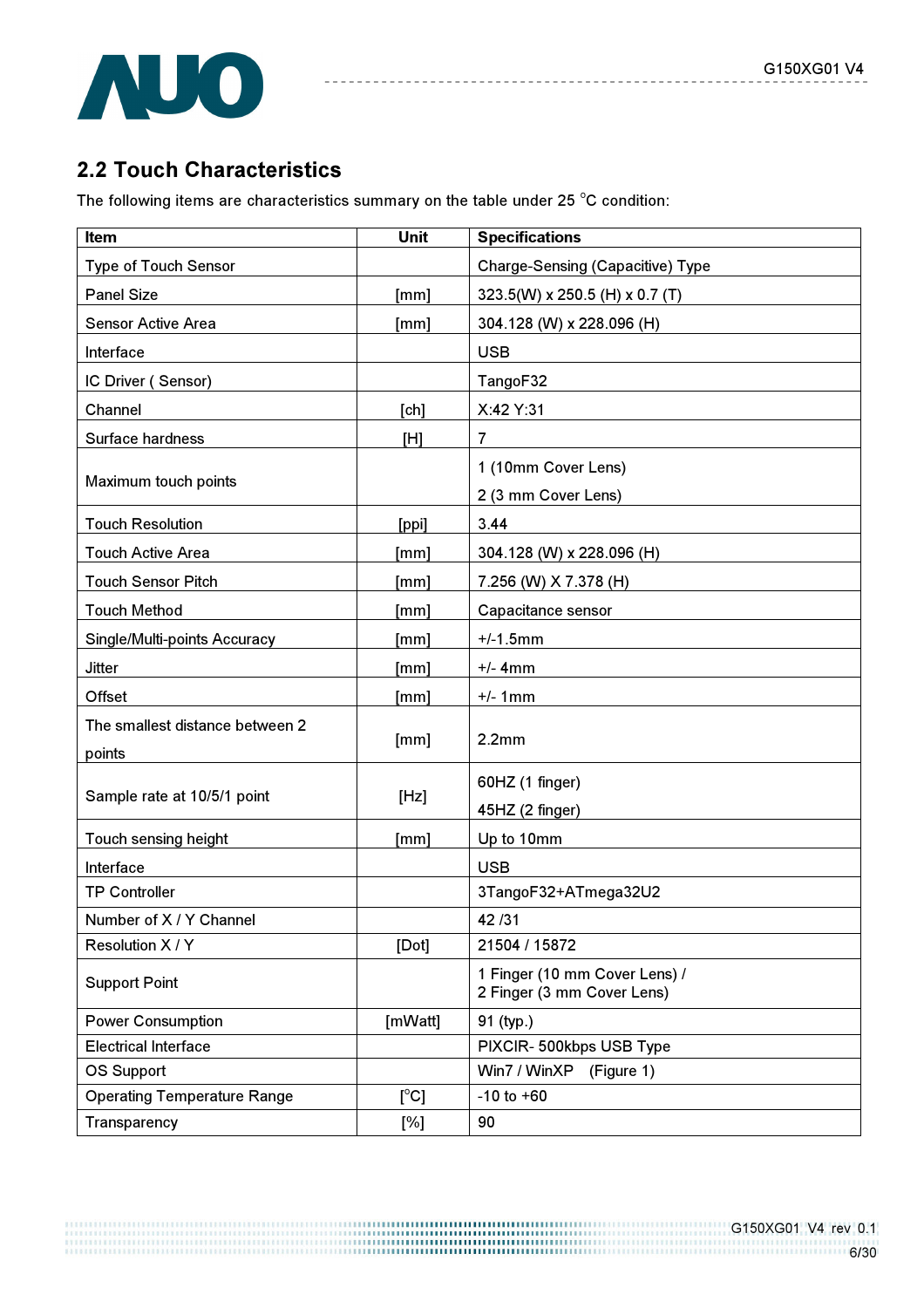

#### Figure 1:

Except Window 7 application, the driver is necessary to be installed before operating. Available drivers are listed as below.

| <b>OS</b>       | Kernal  |                  | <b>Remark</b>   |                             |  |
|-----------------|---------|------------------|-----------------|-----------------------------|--|
|                 |         | <b>Hardware</b>  | <b>Software</b> |                             |  |
| Windows CE 6.0  |         | ARM11 / Cotex-A8 | 6.0             | Note 1                      |  |
| Windows XP      |         | X86              | SP <sub>3</sub> | Note 1                      |  |
| lWindows Vista  |         | X86              | Embedded        | Note 1                      |  |
| Windows 7 start |         | X86              | Win 7 start     | No driver is required       |  |
|                 | 2.6.28  | X86/ARM          | Ubuntu 9.04     | Note 1                      |  |
|                 | 2.6.31  | X86/ARM          | Ubuntu 9.10     | Note 1                      |  |
| <b>Linux</b>    | 2.6.32  | X86/ARM          | Ubuntu 10.04    | Note 1                      |  |
|                 |         | X86/ARM          | <b>IFedora</b>  | Note 1                      |  |
|                 | 2.6.29. | ATOM-X86         | Android 1.6-X86 | <b>Support Single Touch</b> |  |
| <b>Android</b>  | 2.6.29. | ARM9             | Android 2.0/2.1 | Note 1                      |  |
|                 | 2.6.29. | ARM11            | Android 2.0/2.1 |                             |  |

Note 1:

The default code is used for one point touch with 10 mm (thick) vandal glass.

For panels used with 3 mm vandal glass for dual–point touch, a separate code is required to be installed.

,,,,,,,,,,,,,,,,,,,,,,,,,,,,,,,,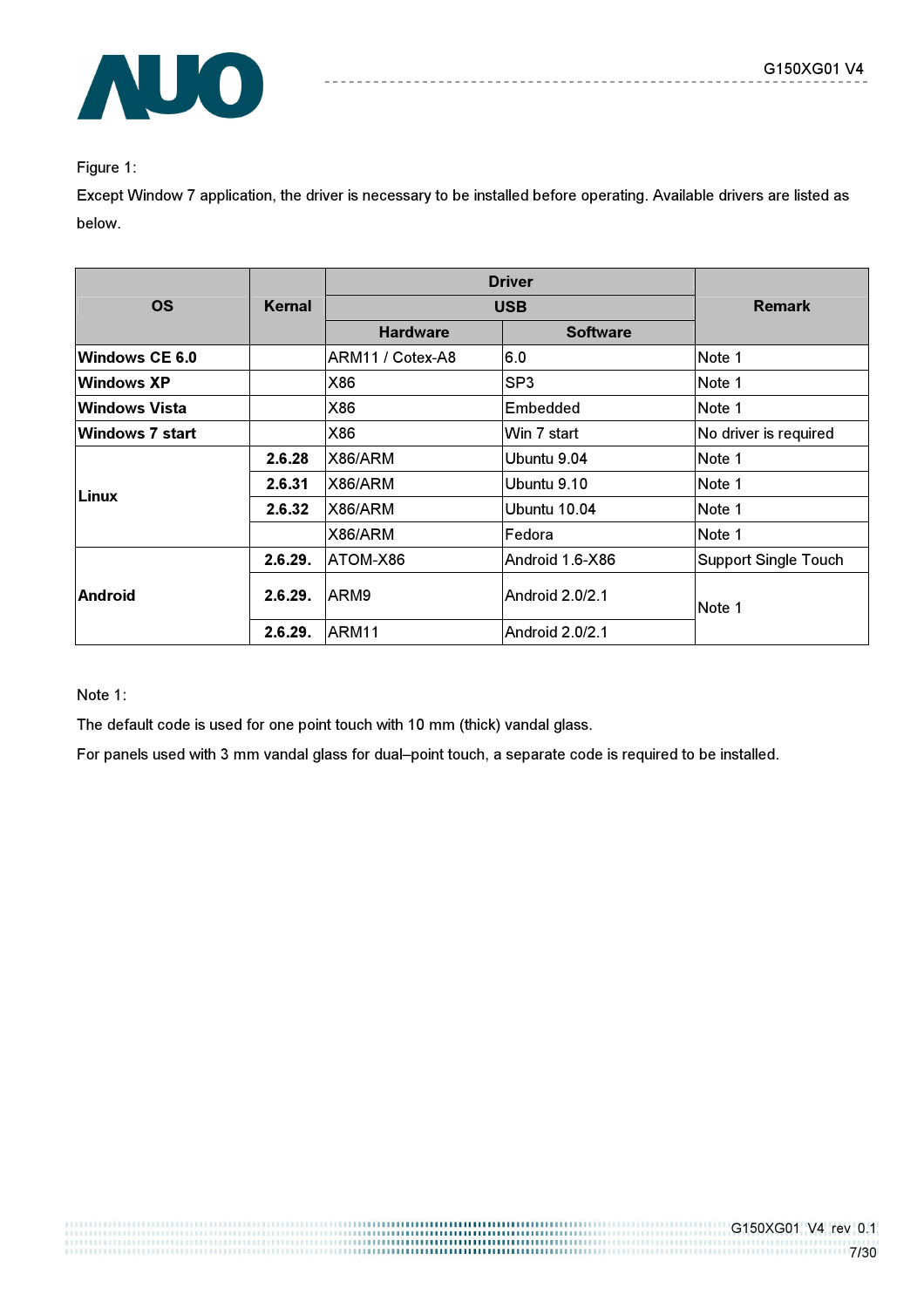

# 2.3 Optical Characteristics

The optical characteristics are measured under stable conditions at 25 °C (Room Temperature):

| Item                                       | Unit          | <b>Conditions</b> |                                | Min.           | Typ.  | Max.                     | <b>Note</b>    |
|--------------------------------------------|---------------|-------------------|--------------------------------|----------------|-------|--------------------------|----------------|
| <b>White Luminance</b>                     | [cd/m2]       |                   | 100% Dimming<br>(center point) |                | 350   | $\overline{\phantom{a}}$ | $\mathbf{1}$   |
| Uniformity                                 | $\%$          | 9 Points          |                                |                | 80    | $\blacksquare$           | 1, 2, 3        |
| <b>Contrast Ratio</b>                      |               |                   |                                | 400            | 700   | $\blacksquare$           | 4              |
| <b>Cross talk</b>                          | $\frac{0}{0}$ |                   |                                | $\blacksquare$ | 1.2   | 1.5                      | 5              |
|                                            | [msec]        | <b>Rising</b>     |                                | $\blacksquare$ | 5.7   |                          |                |
| Response Time                              | [msec]        | Falling           |                                | $\blacksquare$ | 2.3   |                          | 6              |
|                                            | [msec]        | Raising + Falling |                                | $\blacksquare$ | 8     |                          |                |
|                                            | [degree]      | Horizontal        | (Right)<br>(Left)              | 70             | 80    |                          |                |
| <b>Viewing Angle</b>                       | [degree]      | $CR = 10$         |                                | 70             | 80    |                          | $\overline{7}$ |
|                                            | [degree]      | Vertical          | (Upper)<br>(Lower)             | 50             | 60    |                          |                |
|                                            | [degree]      | $CR = 10$         |                                | 70             | 80    |                          |                |
|                                            |               | Red x             |                                | 0.577          | 0.627 | 0.677                    |                |
|                                            |               | Red y             |                                | 0.298          | 0.348 | 0.398                    |                |
|                                            |               | Green x           |                                | 0.288          | 0.338 | 0.388                    |                |
| <b>Color / Chromaticity</b><br>Coordinates |               | Green y           |                                | 0.539          | 0.589 | 0.639                    |                |
| (CIE 1931)                                 |               | Blue x            |                                |                | 0.150 | 0.200                    |                |
|                                            |               | Blue y            |                                | 0.029          | 0.079 | 0.129                    |                |
|                                            |               | White x           |                                |                | 0.313 | 0.363                    |                |
|                                            |               | White y           |                                | 0.279          | 0.329 | 0.379                    |                |
| <b>Color Gamut</b>                         | $\%$          |                   |                                | $\blacksquare$ | 60    | $\blacksquare$           |                |
| <b>Gamma Value</b>                         |               |                   |                                | $\blacksquare$ | 2.2   | $\blacksquare$           | 8              |

#### Note 1: Measurement method

Equipment Pattern Generator, Power Supply, Digital Voltmeter, Luminance meter (SR\_3 or equivalent)



G150XG01 V4 rev 0.1 8/30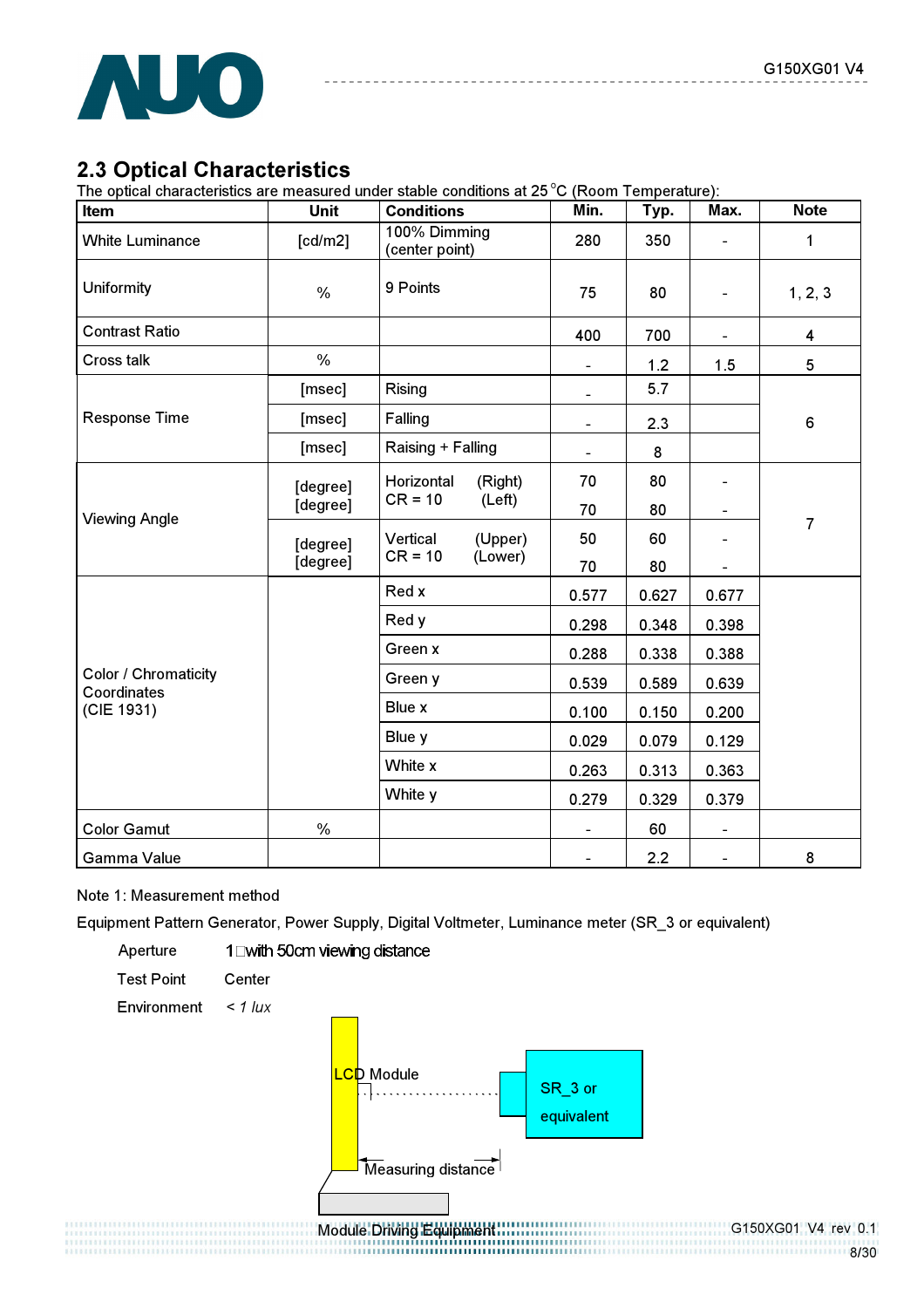



Note 2: Definition of 9 points position (Display active area : 304.128(H) x 228.096(V))

Note 3: The luminance uniformity of 9 points is defined by dividing the minimum luminance values by the maximum test point luminance

Minimum Brightness of nine points

 $\delta_{\text{W9}}$  =  $\frac{1}{\sqrt{N}}$  Maximum Brightness of nine points

Note  $4:$  Definition of contrast ratio (CR):

Contrast ratio  $(CR)$ = Brightness on the "White" state Brightness on the "Black" state

Note 5: Definition of cross talk (CT)

 $CT = | YB - YA | / YA \times 100 (%)$ Where YA = Luminance of measured location without gray level 0 pattern (cd/m2)

YB = Luminance of measured location with gray level 0 pattern (cd/m2)

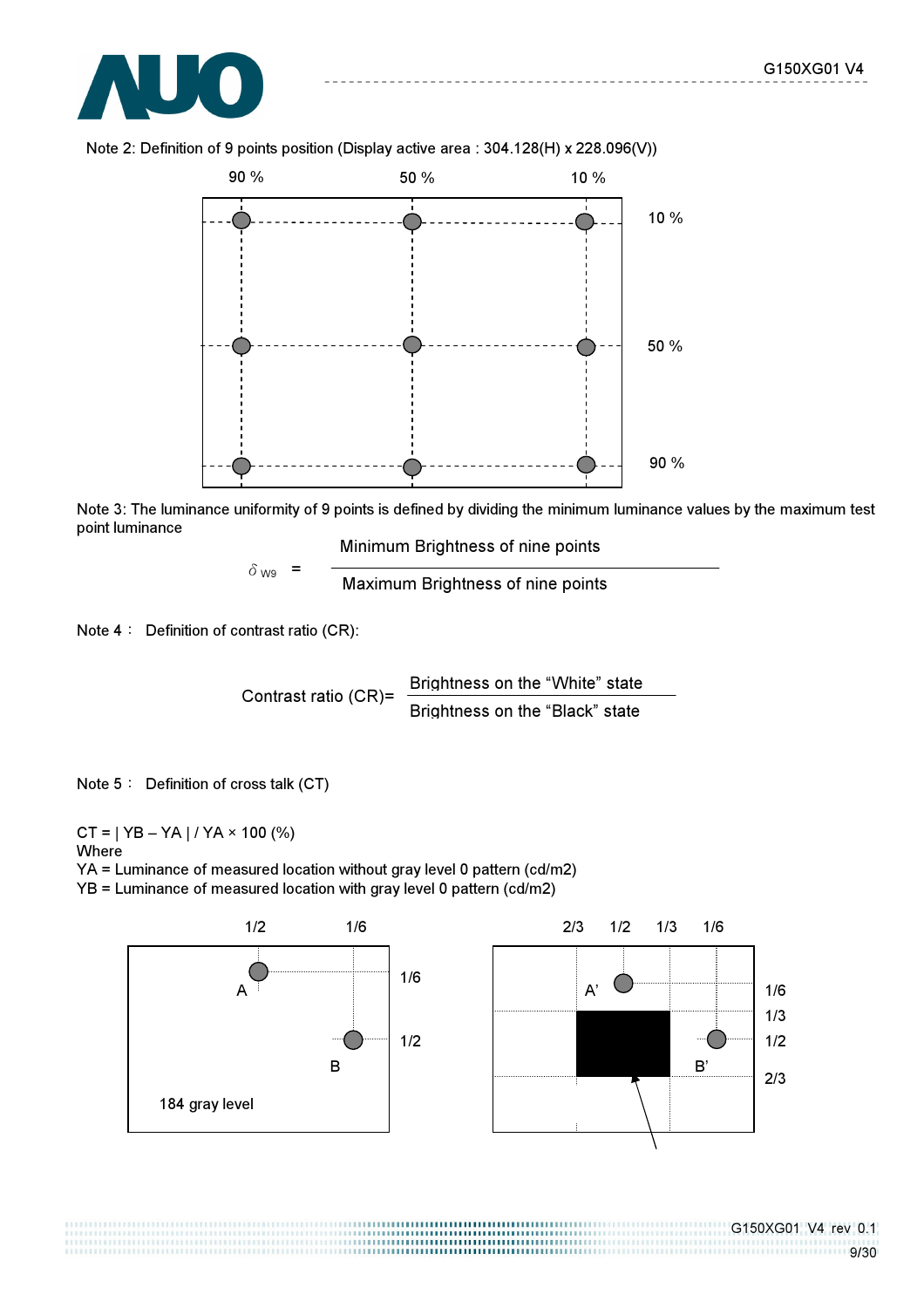

The output signals of photo detector are measured when the input signals are changed from "White" to "Black" (falling time) and from "Black" to "White" (rising time), respectively. The response time interval is between 10% and 90% of amplitudes. Please refer to the figure as below.



#### Note 7: Definition of viewing angle

Viewing angle is the measurement of contrast ratio  $\Box$ 10, at the screen center, over a 180 $^{\circ}$  horizontal and 180 $^{\circ}$ vertical range (off-normal viewing angles). The 180° viewing angle range is broken down as below: 90° (θ) horizontal left and right, and 90° (Φ) vertical high (up) and low (down). The measurement direction is typically perpendicular to the display surface with the screen rotated to its center to develop the desired measurement viewing angle.



#### Note 8: Note 8: Definition of Gamma Value

Generally, Gamma Value is defined as the slope of a Gray Level – Luminance curve in log-log space, that is

γ= d log(Luminance) / d log(Gray Level)

 The Gamma Value defined in this spec is Linear Regression (γ1, γ2, γ3…, γ16). γ1 toγ16 are the section gamma of the following 17 sampling points, GL(0), GL(16), GL(32), GL(48), GL(64), GL(80), GL(96), GL(112), GL(128), GL(144), GL(160), GL(176), GL(192), GL(208), GL(224), GL(240) and GL(255), in 8 bits input.

............................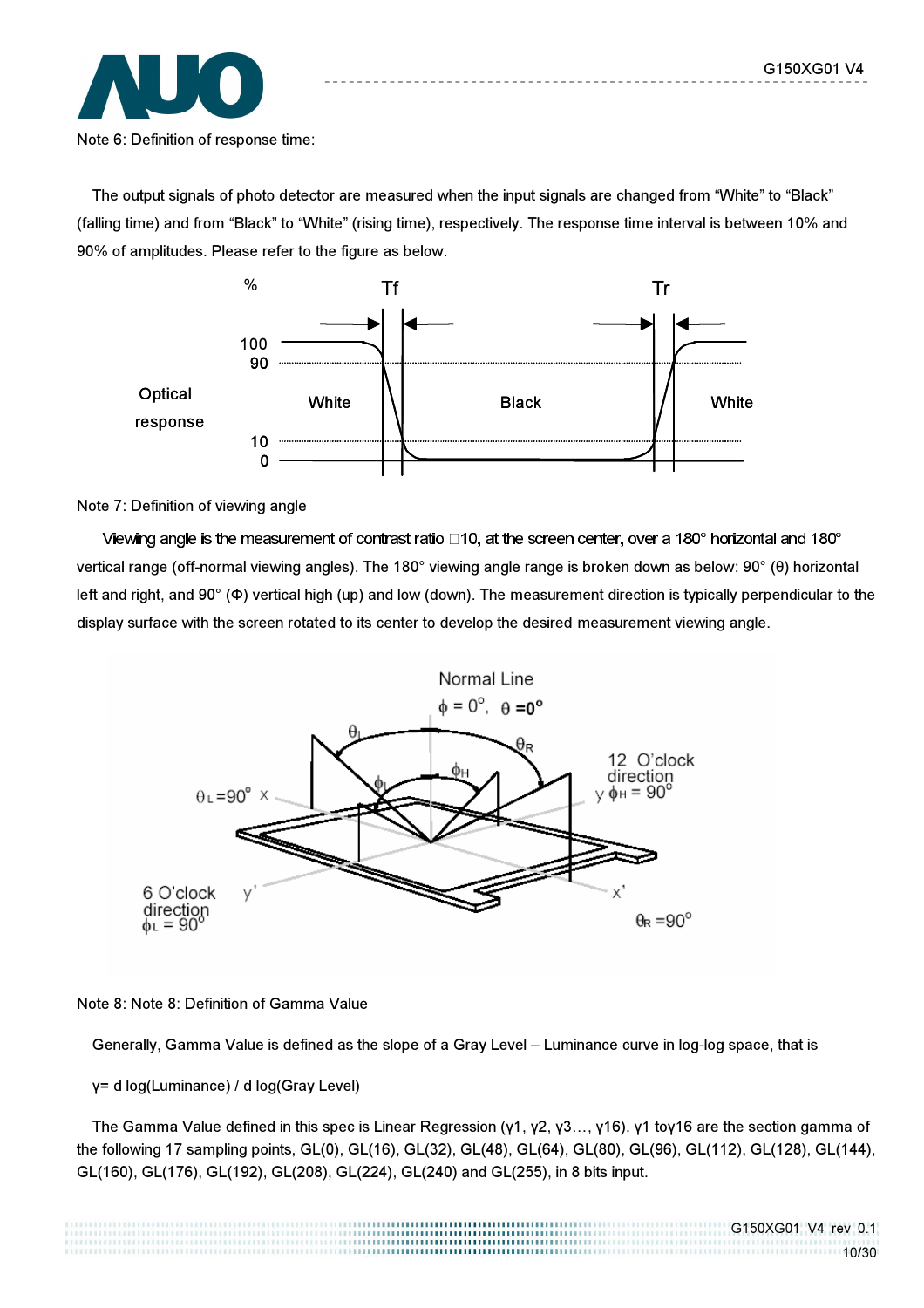

The following diagram shows the functional block of the 15 inch color TFT/LCD module:

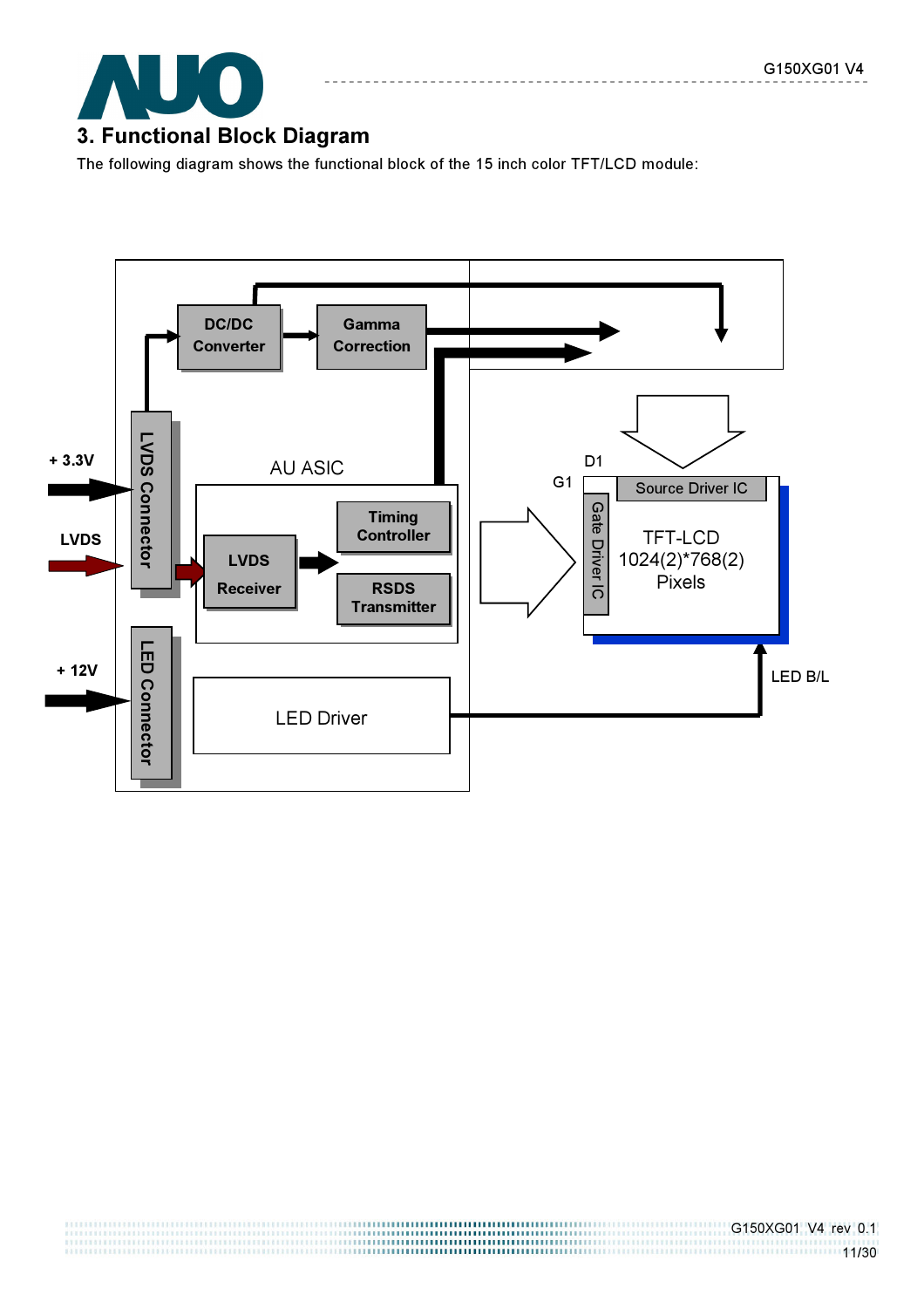

4. Absolute Maximum Ratings

# 4.1 Absolute Ratings of TFT LCD Module

| ltem                                   | Svmbol   | Min   | Max         | Unit   |  |
|----------------------------------------|----------|-------|-------------|--------|--|
| $\cap$<br>Drive<br>_ogic/L'<br>Voltage | -<br>Vın | - U.J | $\cdot$ J.U | [Volt] |  |

# 4.2 Absolute Ratings of Environment

| <b>Item</b>                  | Symbol     | Min   | Max   | Unit                                    |
|------------------------------|------------|-------|-------|-----------------------------------------|
| <b>Operating Temperature</b> | TOP        | $-10$ | $+60$ | $\mathsf{I}^\circ\mathsf{C}$            |
| <b>Operation Humidity</b>    | <b>HOP</b> |       | 90    | [%RH]                                   |
| <b>Storage Temperature</b>   | TST        | $-30$ | $+85$ | $\mathsf{I}^\circ\mathsf{C} \mathsf{I}$ |
| <b>Storage Humidity</b>      | HST        |       | 90    | [%RH]                                   |

Note: Maximum Wet-Bulb should be 39 °C and no condensation.



Temperature °C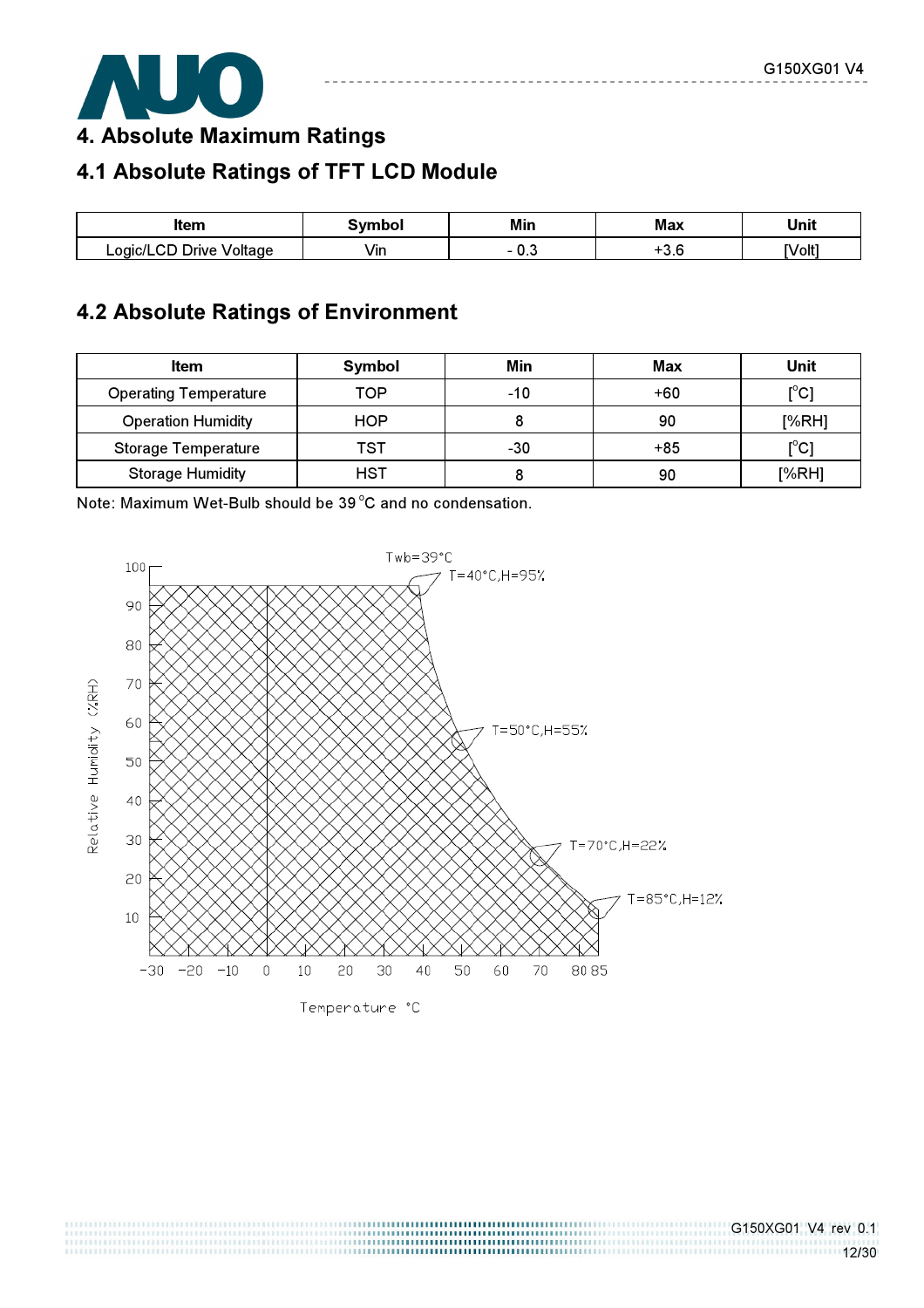

# 5.1 TFT LCD Module

# 5.1.1 Power Specification

| Symbol     | <b>Parameter</b>          | Min | <b>Typ</b>    | Max  | <b>Units</b> | <b>Remark</b>       |
|------------|---------------------------|-----|---------------|------|--------------|---------------------|
| <b>VDD</b> | Logic/LCD Drive Voltage   | 3.0 | 3.3           | 3.6  | [Volt]       | ±10%                |
| <b>IDD</b> | <b>VDD Current</b>        |     | 700           | 840  |              | 64 Gray Bar Pattern |
|            |                           | -   |               |      | [mA]         | (VDD=3.3V, at 60Hz) |
| Irush      | <b>LCD Inrush Current</b> |     | $\frac{1}{2}$ | 3    | [A]          | Note 1              |
|            | <b>VDD Power</b>          |     | 2.31          |      |              | 64 Gray Bar Pattern |
| <b>PDD</b> |                           |     |               | 2.77 | [Watt]       | (VDD=3.3V, at 60Hz) |

#### Note 1: Measurement condition:



64 Gray pattern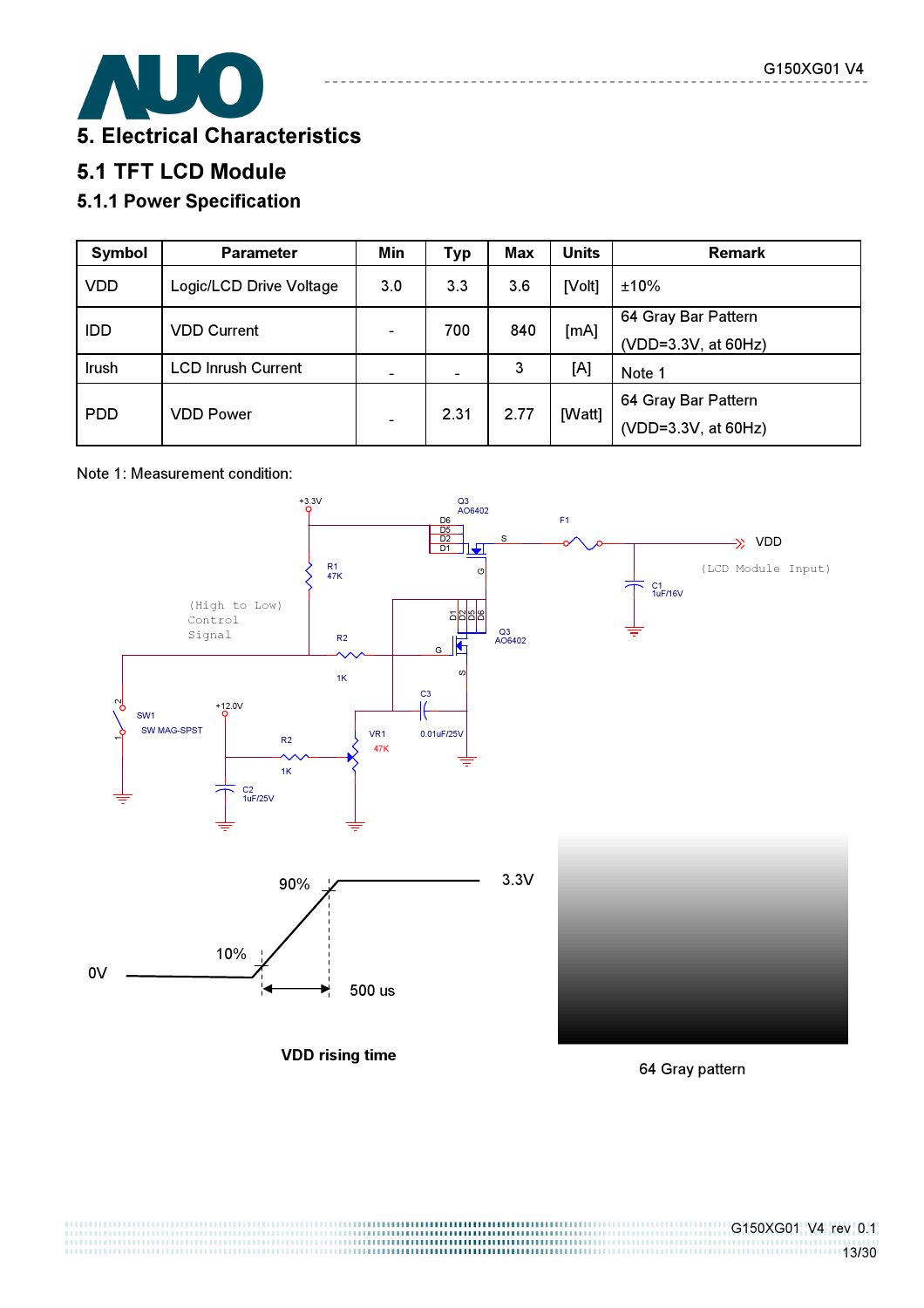

#### 5.1.2 Signal Electrical Characteristics

Input signals shall be low or Hi-Z state when VDD is off.

|             | Symbol                                                                                            | <b>Item</b>                            |                              | Typ. | Max.                     | Unit | <b>Remark</b>   |
|-------------|---------------------------------------------------------------------------------------------------|----------------------------------------|------------------------------|------|--------------------------|------|-----------------|
|             | <b>VTH</b>                                                                                        | Differential Input High Threshold      | $\qquad \qquad \blacksquare$ |      | 100                      | [mV] | <b>VCM=1.2V</b> |
|             | <b>Differential Input Low Threshold</b><br><b>VTL</b><br><b>VID</b><br>Input Differential Voltage |                                        | 100                          |      | $\overline{\phantom{a}}$ | [mV] | <b>VCM=1.2V</b> |
|             |                                                                                                   |                                        | 100                          | 400  | 600                      | [mV] |                 |
| <b>VICM</b> |                                                                                                   | Differential Input Common Mode Voltage | 1.15                         | 1.2  | 1.45                     | [V]  | VTH/VTL=±100mV  |

\_\_\_\_\_\_\_\_\_\_\_

Note: LVDS Signal Waveform.

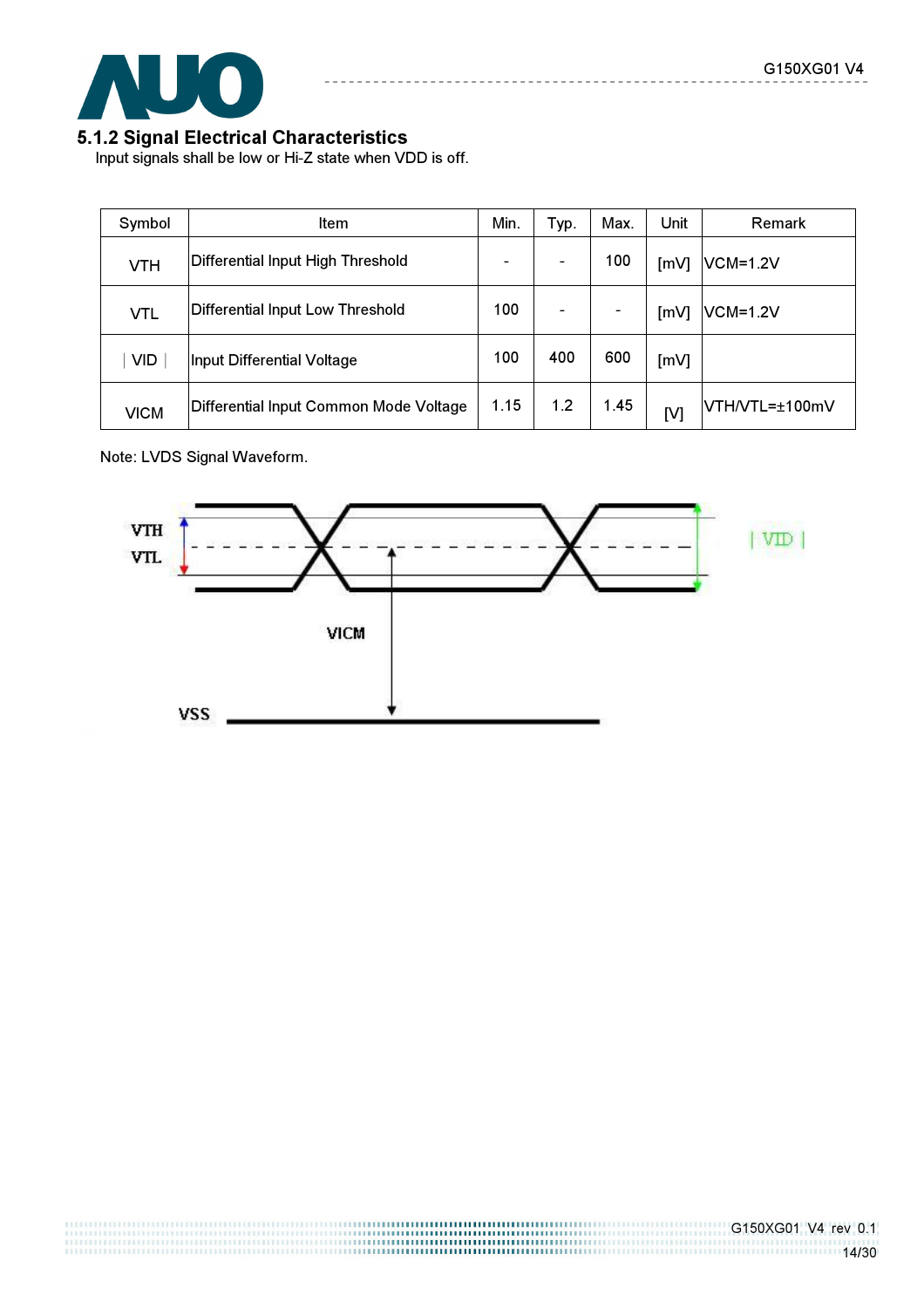

#### 5.2.1 Parameter guideline for LED

Following characteristics are measured under stable condition using a LED driving board at 25 °C (Room Temperature).

| Symbol                | <b>Parameter</b>              | Min                      | <b>Typ</b>               | Max                      | <b>Unit</b> | <b>Remark</b>       |
|-----------------------|-------------------------------|--------------------------|--------------------------|--------------------------|-------------|---------------------|
| <b>Vcc</b>            | Input Voltage                 | 10.8                     | 12                       | 12.6                     | Volt        |                     |
| lvcc.                 | Input Current                 | $\overline{\phantom{a}}$ | 0.61                     | $\overline{\phantom{0}}$ | A           | 100% Dimming        |
| PLED                  | <b>Power Consumption</b>      | $\overline{\phantom{a}}$ | 7.32                     | 10                       | Watt        | 100% Dimming        |
| <b>FPWM</b>           | <b>PWM Dimming Frequency</b>  | 200                      | $\overline{\phantom{a}}$ | 20k                      | Hz          |                     |
|                       | <b>Swing Voltage</b>          | 4.5                      | 5                        | 5.5                      |             |                     |
|                       | <b>Dimming Duty Cycle</b>     | 5                        | $\overline{\phantom{a}}$ | 100                      | %           |                     |
| Vanalog               | <b>Analog Dimming Voltage</b> | 2.0                      | 5                        | 5.5                      |             | 5V, 100% Brightness |
| $I_{\mathsf{F}}$      | <b>LED Forward Current</b>    | $\,$ $\,$                | 80                       | 84                       | mA          | Ta = $25^{\circ}$ C |
| <b>Operating Life</b> |                               | 50000                    | $\overline{\phantom{a}}$ | $\overline{\phantom{a}}$ | <b>Hrs</b>  | Ta = $25^{\circ}$ C |

Note 1: Ta means ambient temperature of TFT-LCD module.

Note 2: If G150XG01 V4 module is driven at high ambient temperature & humidity condition. The operating life will be reduced.

Note 3: Operating life means brightness goes down to 50% initial brightness. Min. operating life time is estimated data.

# 5.3 Touch Unit

#### 5.3.1 Touch Electrical Specification

| Symbol     | <b>Parameter</b>           | Min  | <b>Typ</b> | <b>Max</b> | Units  | <b>Remark</b>          |
|------------|----------------------------|------|------------|------------|--------|------------------------|
| VDD        | Touch/ Logic Drive Voltage | 4.75 | 5          | 5.25       | [Volt] | ±5%                    |
| <b>VID</b> | Input Differential Voltage |      | 400        |            | [mV]   | Hi-Speed mode; USB 2.0 |

,,,,,,,,,,,,,,,,,,,,,,,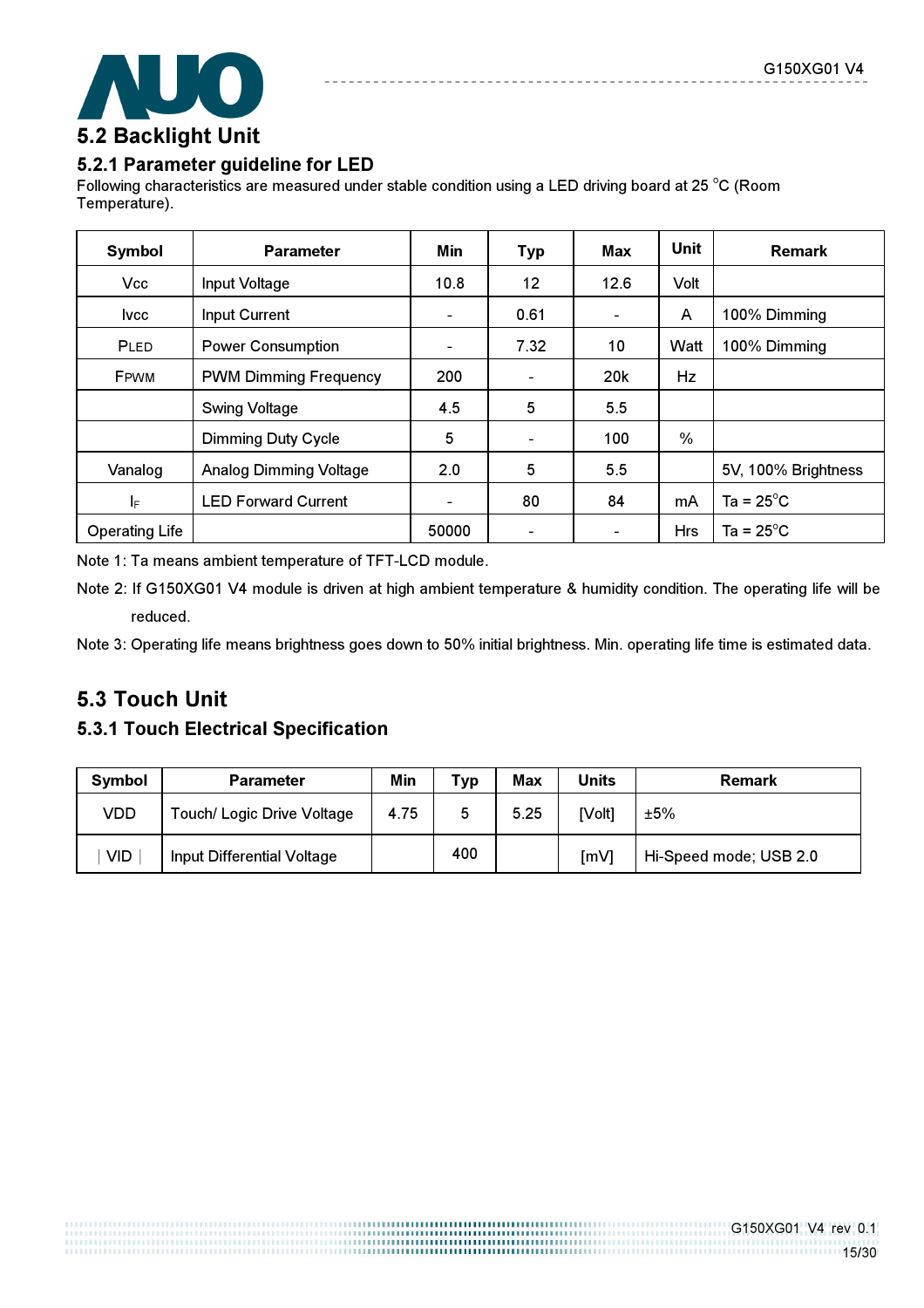

# 6.1 Pixel Format Image

Following figure shows the relationship between input signal and LCD pixel format.



# 6.2 Scanning Direction

The following figures show the image seen from the front view. The arrow indicates the direction of scan.



Fig. 1 Normal scan (Pin4, REV = Low or NC) Fig. 2 Reverse scan (Pin4, REV = High)



--------------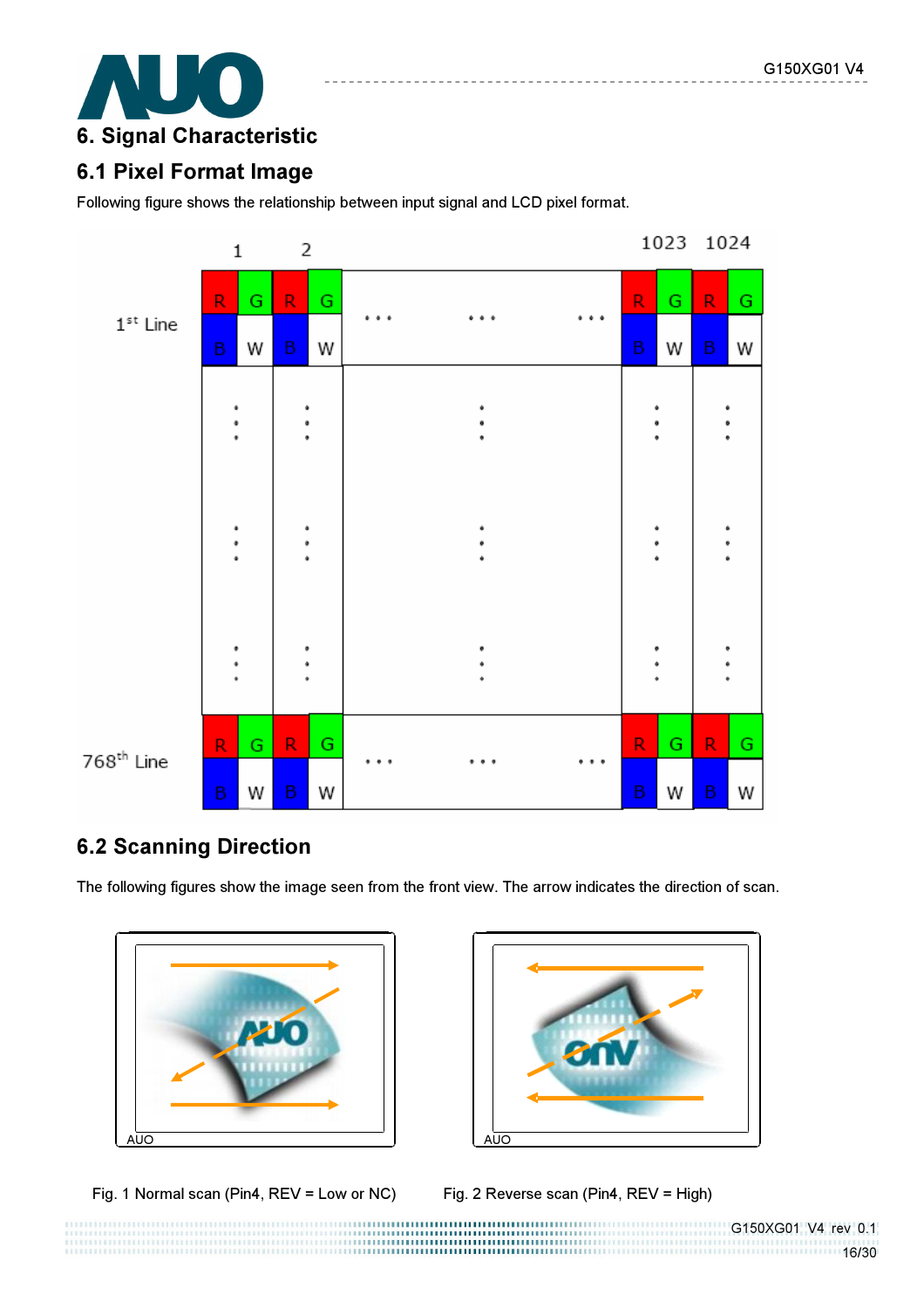

# 6.3 Signal Description

The module using a pair of LVDS receiver SN75LVDS82(Texas Instruments) or compatible. LVDS is a differential signal technology for LCD interface and high speed data transfer device. Transmitter shall be SN75LVDS83(negative edge sampling) or compatible. The first LVDS port(RxOxxx) transmits odd pixels while the second LVDS port(RxExxx) transmits even pixels.

|                | <b>Input Signal Interface</b> |                                                                           |
|----------------|-------------------------------|---------------------------------------------------------------------------|
| Pin No.        | <b>Symbol</b>                 | <b>Description</b>                                                        |
| 1              | <b>VDD</b>                    | Power Supply, 3.3V (typical)                                              |
| $\overline{2}$ | <b>VDD</b>                    | Power Supply, 3.3V (typical)                                              |
| 3              | <b>GND</b>                    | Ground                                                                    |
| 4              | <b>REV</b>                    | Reverse Scan [H: Enable; L/NC: Disable]*Note1,3                           |
| 5              | $Rin0-$                       | - LVDS differential data input                                            |
| 6              | $Rin0+$                       | + LVDS differential data input                                            |
| 7              | <b>GND</b>                    | Ground                                                                    |
| 8              | Rin1-                         | - LVDS differential data input                                            |
| 9              | $Rin1+$                       | + LVDS differential data input                                            |
| 10             | <b>GND</b>                    | Ground                                                                    |
| 11             | Rin2-                         | - LVDS differential data input                                            |
| 12             | $Rin2+$                       | + LVDS differential data input                                            |
| 13             | <b>GND</b>                    | Ground                                                                    |
| 14             | CIkIN-                        | - LVDS differential clock input                                           |
| 15             | CIkIN+                        | + LVDS differential clock input                                           |
| 16             | <b>GND</b>                    | Ground                                                                    |
| 17             | Rin <sub>3</sub> -            | - LVDS differential data input *Note2                                     |
| 18             | $Rin3+$                       | - LVDS differential data input *Note2                                     |
| 19             | NC/GND                        | Reserved for AUO internal test. Please set it as NC or Ground.            |
| 20             | SEL68                         | Selection for 6 bits/8bits LVDS data input[H/NC: 6bits, L: 8bits]*Note1,3 |

Note 1: Input signals shall be in low status when VDD is off.

Note 2: For 6 bits input mode, pin 17 and pin 18 must be floated.

Note 3: High stands for "3.3V", Low stands for "0V", NC stands for "No Connection".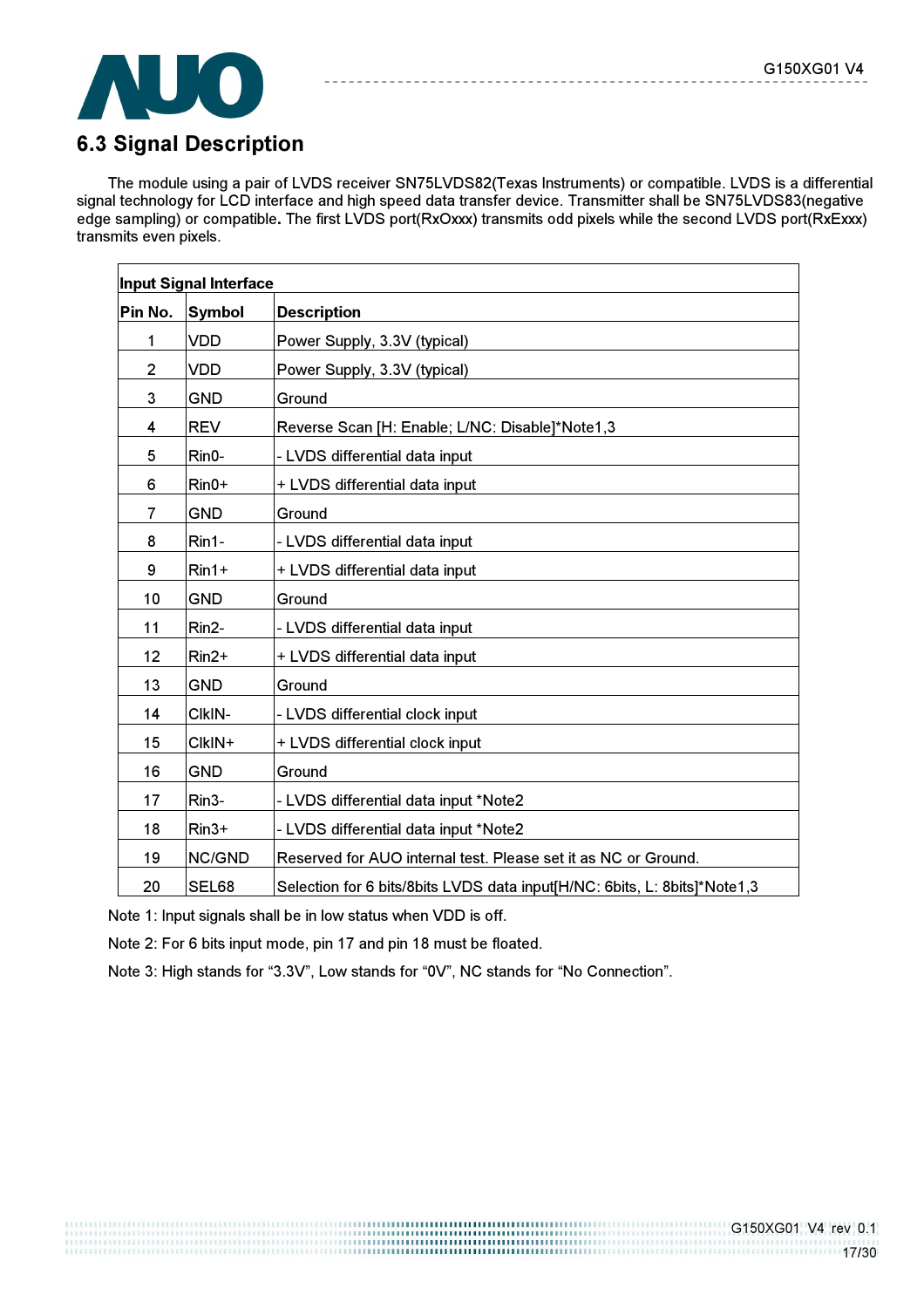

# 6.4 The Input Data Format

#### 6.4.1 SEL68

SEL68 = "High" or "NC" for 6 bits LVDS Input



#### SEL68 = "Low" for 8 bits LVDS Input



| <b>Signal Name</b> | <b>Description</b> | <b>Remark</b>            |
|--------------------|--------------------|--------------------------|
| R7                 | Red Data 7         | <b>Red-pixel Data</b>    |
| R <sub>6</sub>     | Red Data 6         |                          |
| R <sub>5</sub>     | Red Data 5         | For 6Bits LVDS input     |
| R4                 | Red Data 4         | <b>MSB: R5 ; LSB: R0</b> |
| R <sub>3</sub>     | Red Data 3         |                          |
| R <sub>2</sub>     | Red Data 2         | For 8Bits LVDS input     |
| R <sub>1</sub>     | Red Data 1         | <b>MSB: R7 ; LSB: R0</b> |
| R0                 | Red Data 0         |                          |
| G7                 | Green Data 7       | Green-pixel Data         |
| G <sub>6</sub>     | Green Data 6       |                          |
| G <sub>5</sub>     | Green Data 5       | For 6Bits LVDS input     |
| G4                 | Green Data 4       | MSB: G5 ; LSB: G0        |
| G <sub>3</sub>     | Green Data 3       |                          |
| G <sub>2</sub>     | Green Data 2       | For 8Bits LVDS input     |
| G <sub>1</sub>     | Green Data 1       | <b>MSB: G7 ; LSB: G0</b> |
| G <sub>0</sub>     | Green Data 0       |                          |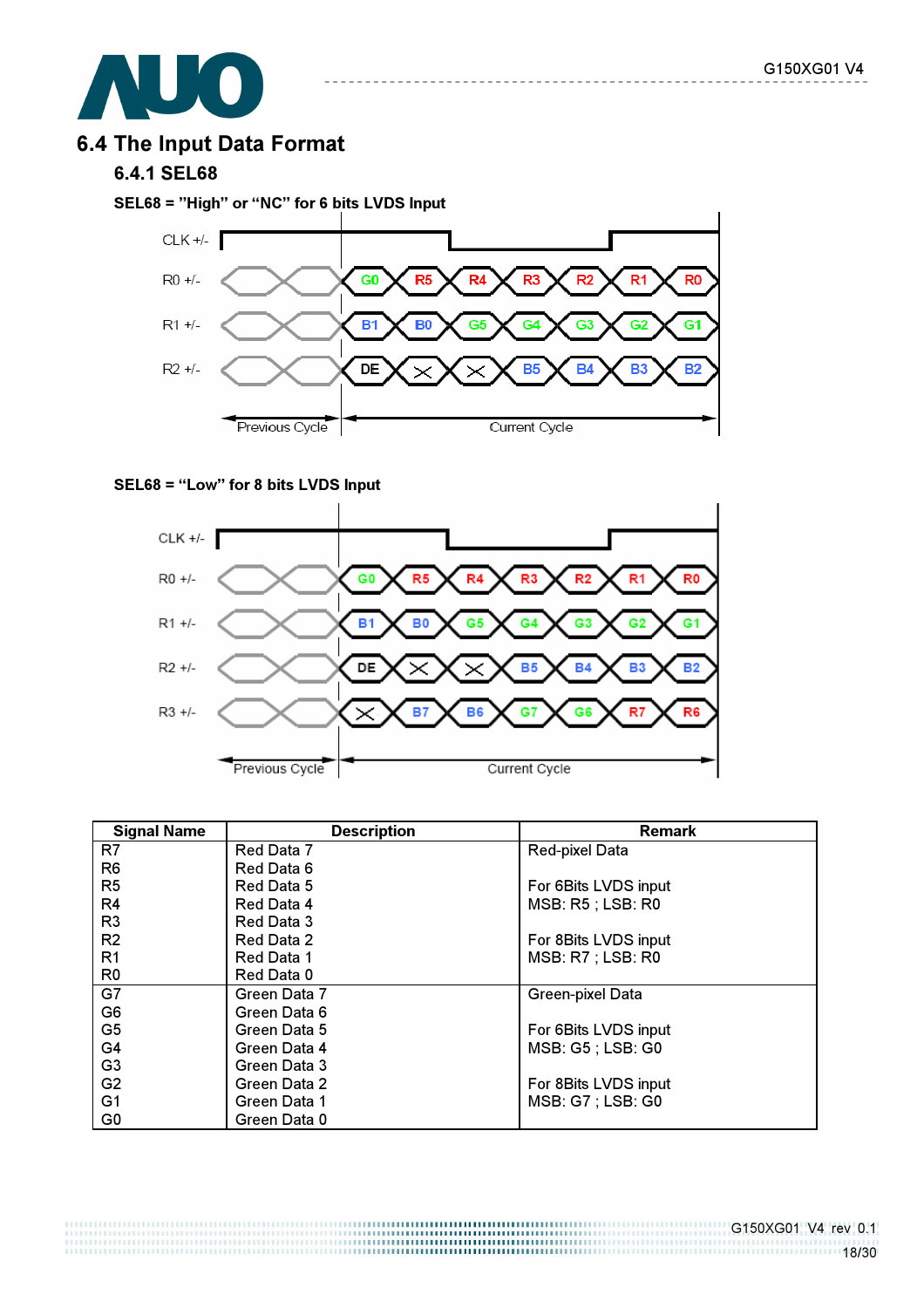

| B7             | Blue Data 7            | <b>Blue-pixel Data</b>                                                                                                                                                                |
|----------------|------------------------|---------------------------------------------------------------------------------------------------------------------------------------------------------------------------------------|
| B <sub>6</sub> | Blue Data 6            |                                                                                                                                                                                       |
| <b>B5</b>      | <b>Blue Data 5</b>     | For 6Bits LVDS input                                                                                                                                                                  |
| B4             | <b>Blue Data 4</b>     | <b>MSB: B5 ; LSB: B0</b>                                                                                                                                                              |
| B <sub>3</sub> | <b>Blue Data 3</b>     |                                                                                                                                                                                       |
| <b>B2</b>      | <b>Blue Data 2</b>     | For 8Bits LVDS input                                                                                                                                                                  |
| <b>B1</b>      | <b>Blue Data 1</b>     | <b>MSB: B7 ; LSB: B0</b>                                                                                                                                                              |
| B <sub>0</sub> | Blue Data 0            |                                                                                                                                                                                       |
| <b>RxCLKIN</b> | <b>LVDS Data Clock</b> | The typical frequency is 65MHz. The<br>signal is used to strobe the pixel data and<br>DE signals. All pixel data shall be valid at<br>the falling edge when the DE signal is<br>high. |
| <b>DE</b>      | Data Enable Signal     | When the signal is high, the pixel data<br>shall be valid to be displayed.                                                                                                            |

Note: Output signals from any system shall be low or Hi-Z state when VDD is off.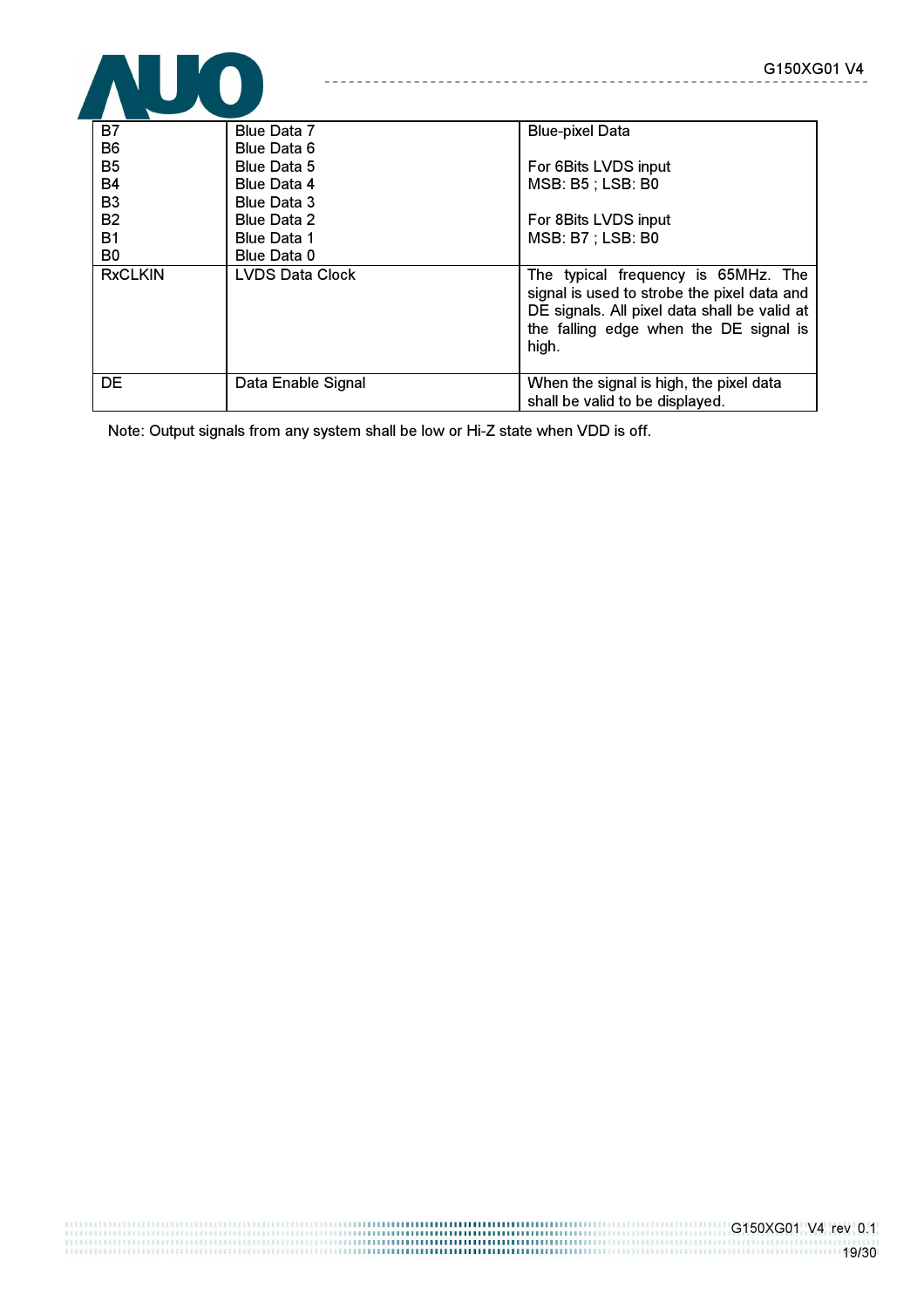

# 6.5 Interface Timing 6.5.1 Timing Characteristics

| <b>Signal</b>                       | <b>Parameter</b>      |                 | Symbol                                 | Min. | Typ. | Max. | <b>Unit</b>        |
|-------------------------------------|-----------------------|-----------------|----------------------------------------|------|------|------|--------------------|
| <b>Clock Timing</b>                 | Clock frequency       |                 | 1/ $\mathsf{T}_{\text{\small{Clock}}}$ | 50   | 65   | 80   | <b>MHz</b>         |
| Vertical<br>Vsync Timing<br>Section |                       | Period          | $\mathsf{T}_\mathsf{V}$                | 776  | 806  | 1023 |                    |
|                                     |                       | Active          | $T_{VD}$                               |      | 768  |      | $T_{Line}$         |
|                                     |                       | <b>Blanking</b> | $T_{VB}$                               | 8    | 38   | 255  |                    |
| Hsync Timing                        |                       | Period          | $\mathsf{T}_\mathsf{H}$                | 1074 | 1344 | 2047 |                    |
|                                     | Horizontal<br>Section | Active          | T <sub>HD</sub>                        | -    | 1024 |      | $T_{\text{Clock}}$ |
|                                     |                       | <b>Blanking</b> | $\mathsf{T}_{\mathsf{HB}}$             | 50   | 320  | 1023 |                    |
| <b>Frame Rate</b>                   |                       | F               | 50                                     | 60   | 75   | Hz   |                    |

Note: DE mode only. Note : Typical value refer to VESA STANDARD

# 6.5.2 Input Timing Diagram



1999 - 1999 - 1999 - 1999 - 1999 - 1999 - 1999 - 1999 - 1999 - 1999 - 1999 - 1999 - 1999 - 1999 - 1999 - 1999<br>1999 - 1999 - 1999 - 1999 - 1999 - 1999 - 1999 - 1999 - 1999 - 1999 - 1999 - 1999 - 1999 - 1999 - 1999 - 1999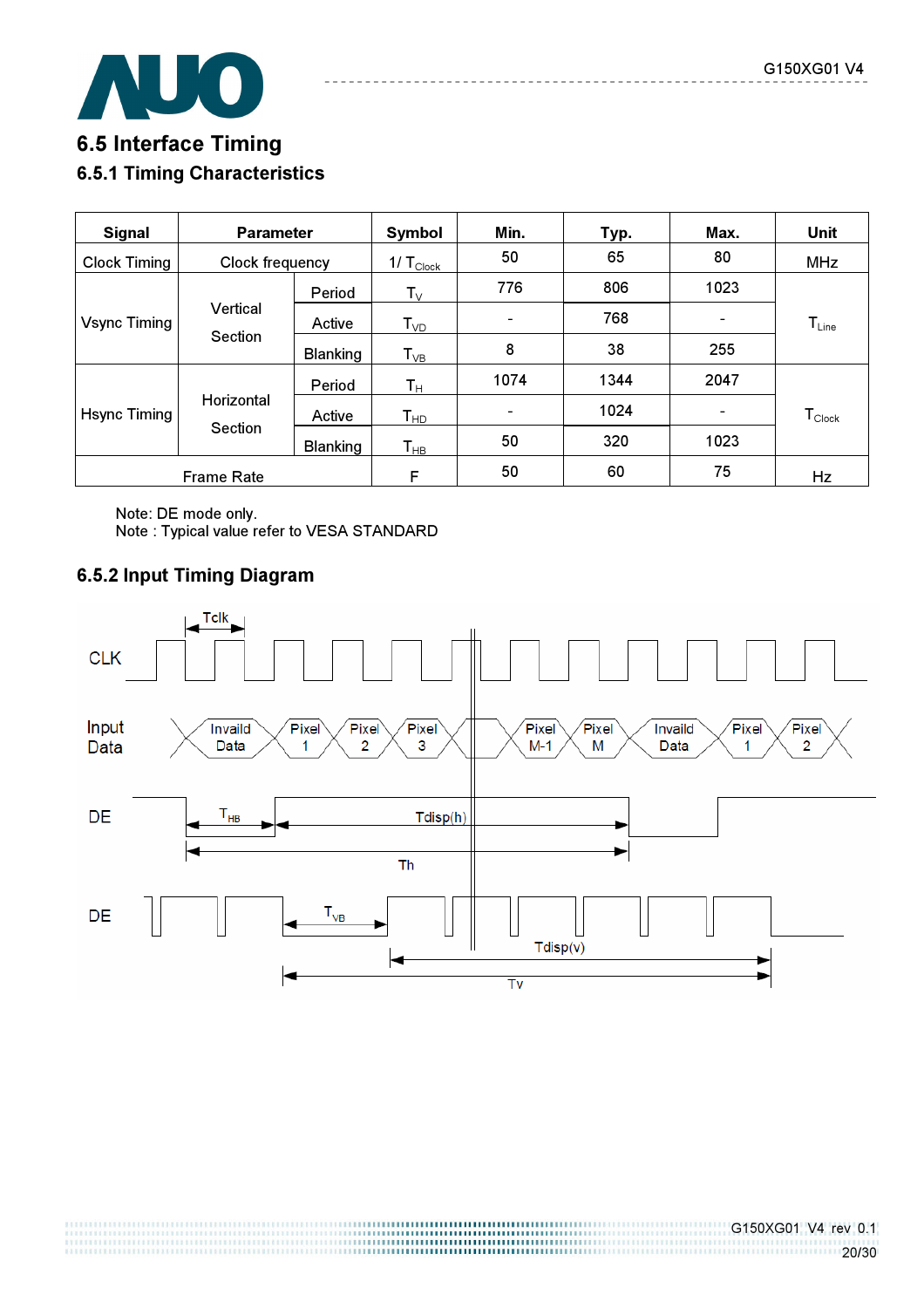

# 6.6 Power ON/OFF Sequence

VDD power and LED on/off sequence is as below. Interface signals are also shown in the chart. Signals from any system shall be Hi-Z state or low level when VDD is off.



|                  |                      |                          |    | <u>.</u>     |  |
|------------------|----------------------|--------------------------|----|--------------|--|
|                  |                      |                          |    |              |  |
| <b>Parameter</b> | Min.<br>Typ.<br>Max. |                          |    | <b>Units</b> |  |
| T1               | 0.5                  | $\overline{\phantom{0}}$ | 10 | [ms]         |  |
| T <sub>2</sub>   | 30                   | 40                       | 50 | [ms]         |  |
| T <sub>3</sub>   | 200                  | -                        | -  | [ms]         |  |
| <b>T4</b>        | 0.5                  |                          | 10 | [ms]         |  |
| T <sub>5</sub>   | 10                   |                          |    | [ms]         |  |
| T <sub>6</sub>   | 10                   |                          |    | [ms]         |  |
| T7               | 0                    |                          |    | [ms]         |  |
| T <sub>8</sub>   | 10                   |                          |    | [ms]         |  |
| T9               |                      |                          | 10 | [ms]         |  |
| <b>T10</b>       | 110                  |                          |    | [ms]         |  |
| T11              | 0                    | 16                       | 50 | [ms]         |  |
| T12              |                      | -                        | 10 | [ms]         |  |
| T13              | 1000                 |                          |    | [ms]         |  |

#### Power ON/OFF sequence timing

The above on/off sequence should be applied to avoid abnormal function in the display. Please make sure to turn off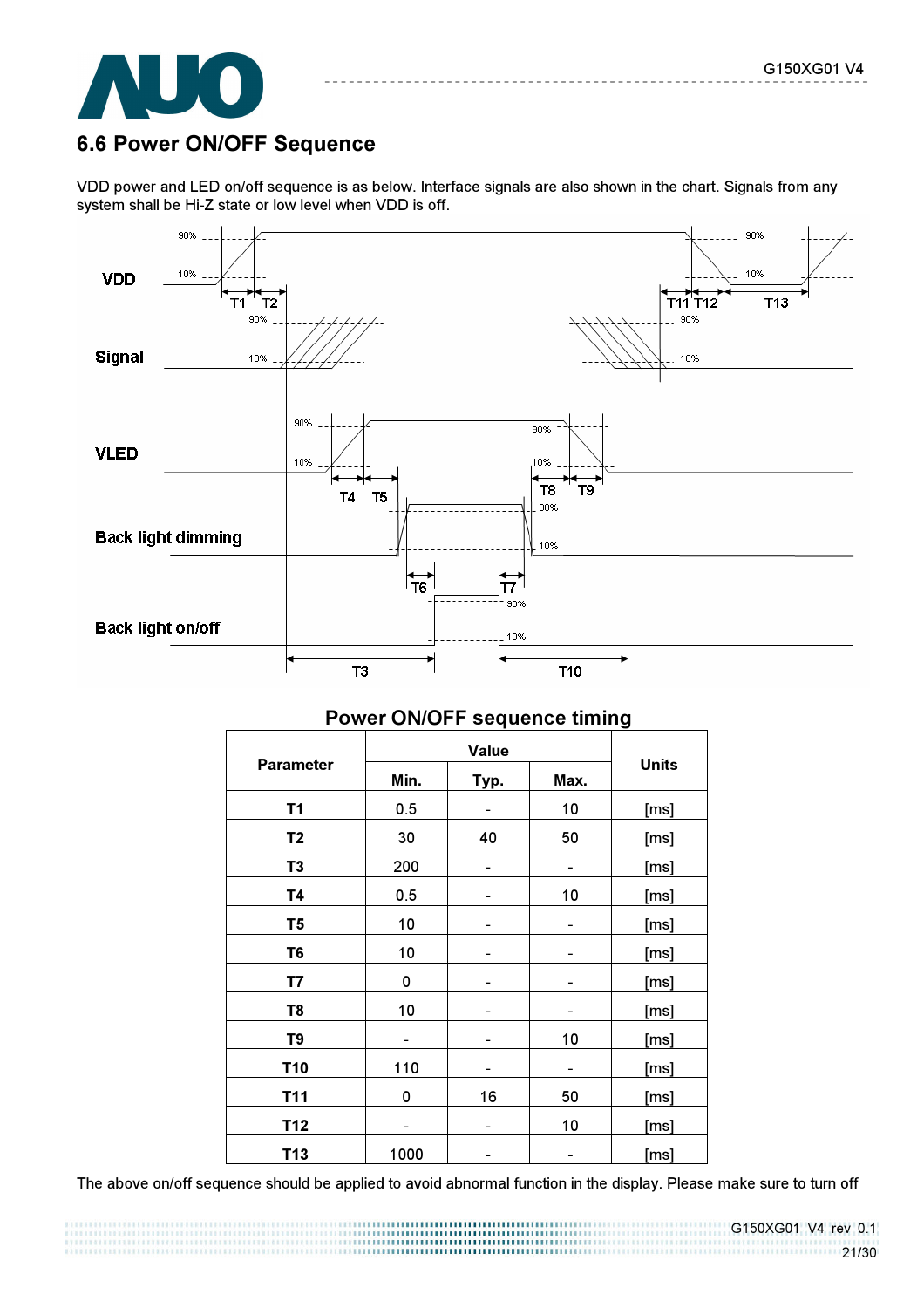

the power when you plug the cable into the input connector or pull the cable out of the connector.

 $- - - - - - - - -$ 

 $\sim$   $\sim$ 

G150XG01 V4 rev 0.1 22/30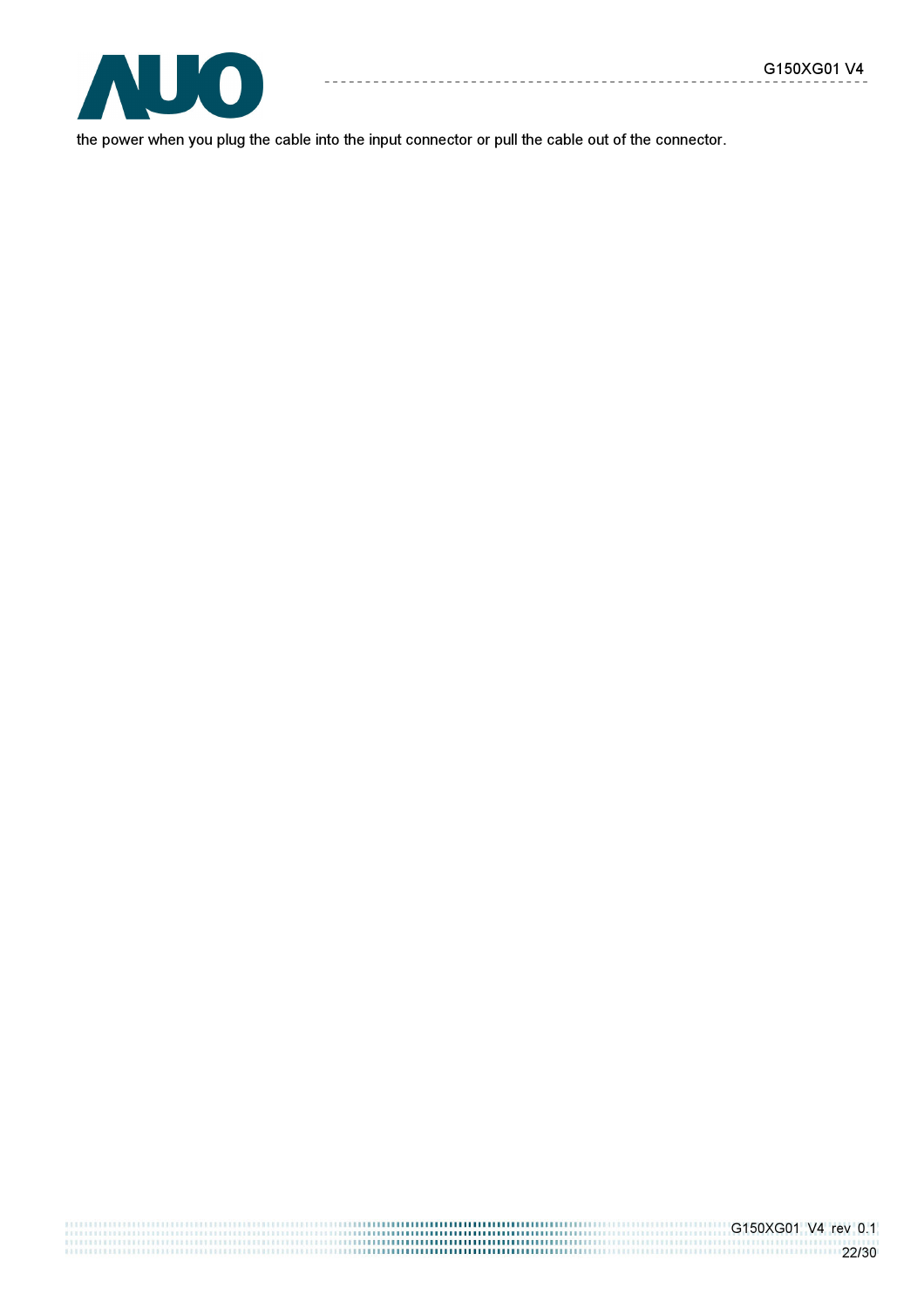

# 7. Connector & Pin Assignment

Physical interface is described as for the connector on module. These connectors are capable of accommodating the following signals and will be following components.

# 7.1 TFT-LCD Signal: LVDS Interface Connector

| <b>Connector Name / Designation</b> | <b>Signal Connector</b> |
|-------------------------------------|-------------------------|
| Manufacturer                        | STM or compatible       |
| <b>Connector Model Number</b>       | MSB240420-E             |
| <b>Mating Housing Part Number</b>   | P240420 or compatible   |

| Pin#         | <b>Signal Name</b> | Pin#           | <b>Signal Name</b> |
|--------------|--------------------|----------------|--------------------|
| $\mathbf{1}$ | <b>VDD</b>         | $\overline{2}$ | <b>VDD</b>         |
| 3            | <b>GND</b>         | 4              | <b>REV</b>         |
| 5            | Rin0-              | 6              | $Rin0+$            |
| 7            | <b>GND</b>         | 8              | Rin1-              |
| 9            | $Rin1+$            | 10             | <b>GND</b>         |
| 11           | Rin2-              | 12             | $Rin2+$            |
| 13           | <b>GND</b>         | 14             | CIkIN-             |
| 15           | CIkIN+             | 16             | <b>GND</b>         |
| 17           | Rin <sub>3</sub> - | 18             | $Rin3+$            |
| 19           | NC/GND             | 20             | SEL68              |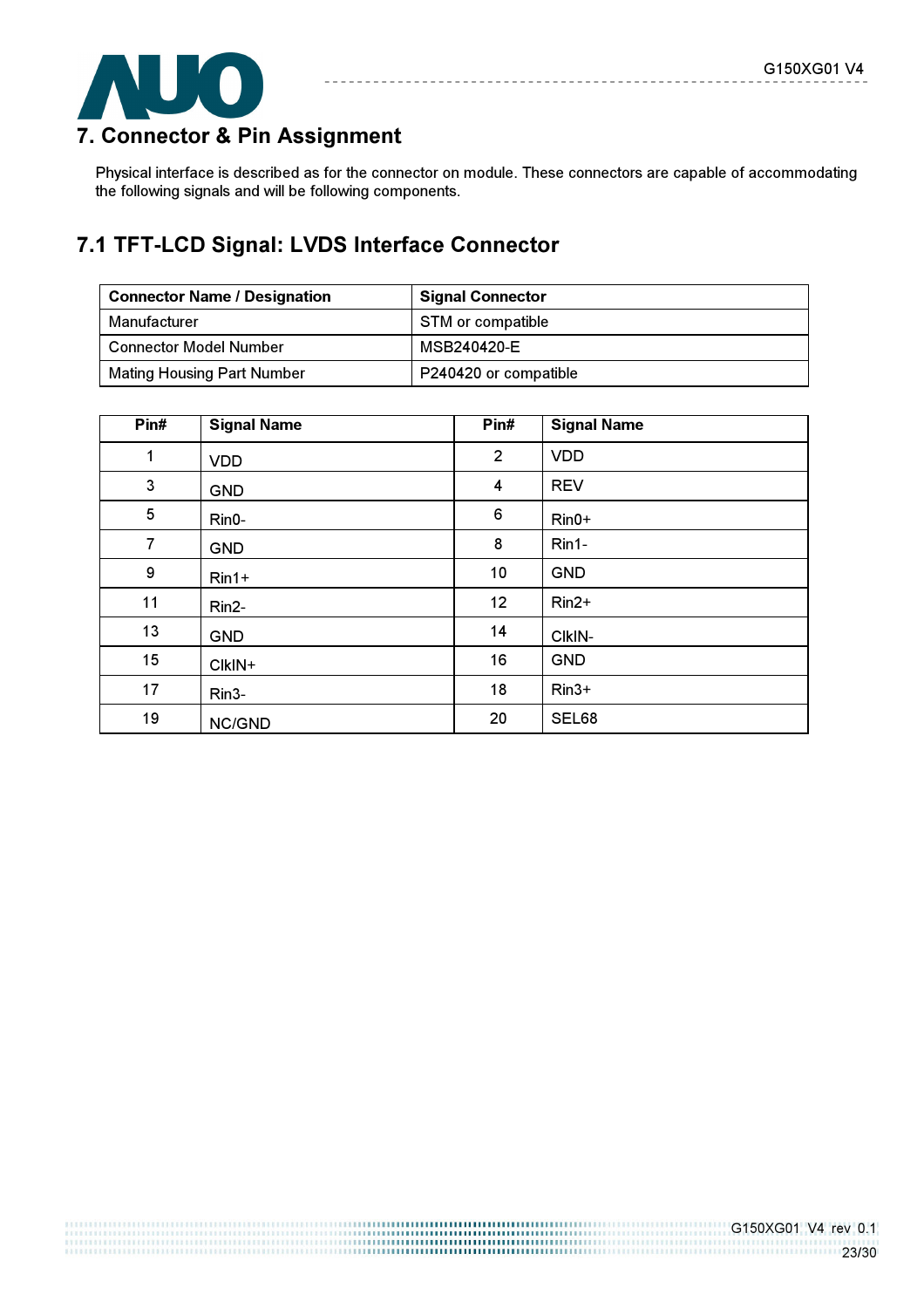

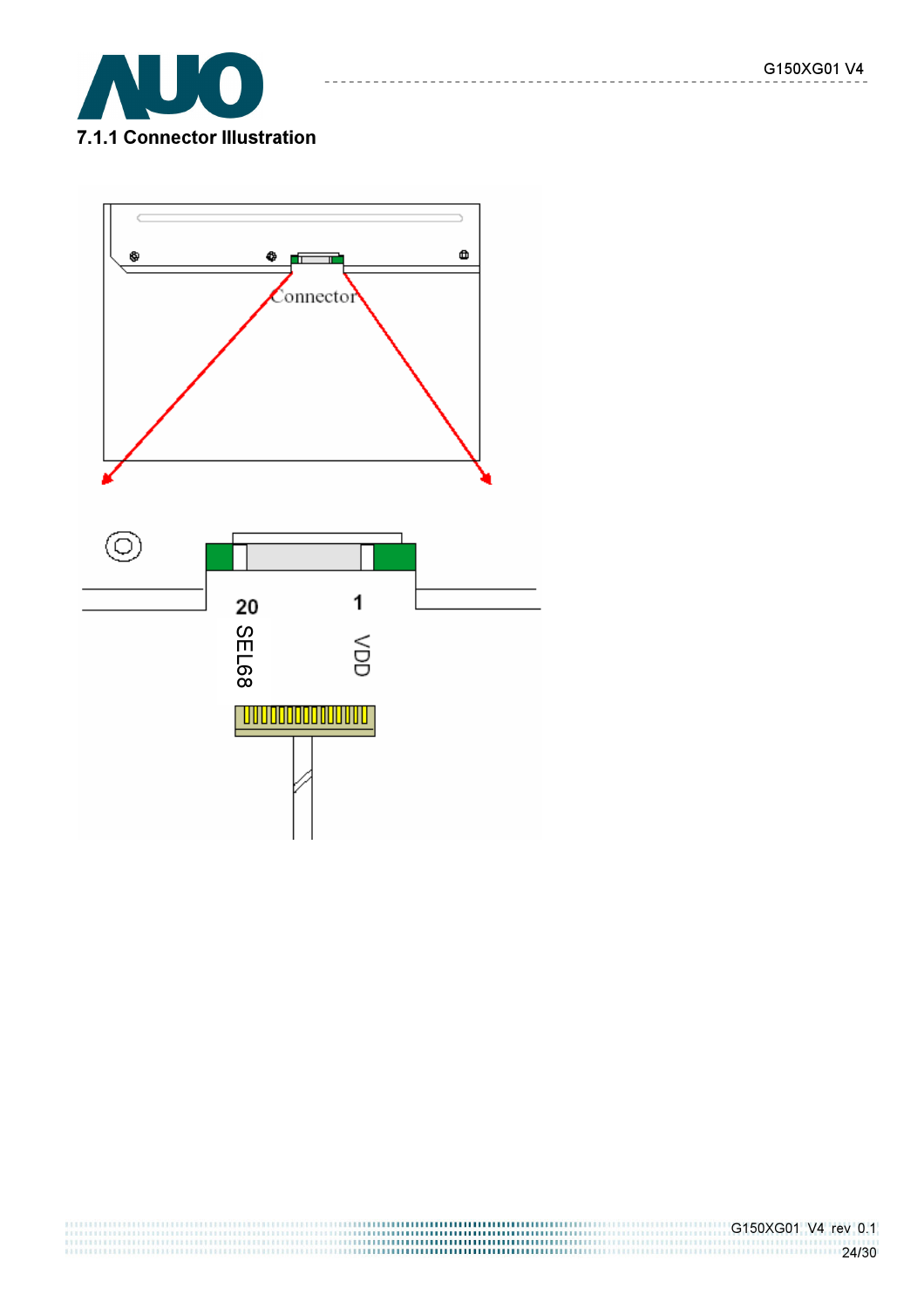

# LED Driver Connector

| <b>Connector Name / Designation</b>  | <b>LED Connector</b>         |
|--------------------------------------|------------------------------|
| Manufacturer                         | E&T or compatible            |
| <b>Connector Model Number</b>        | 3808K-F05N-02R or compatible |
| <b>Mating Connector Model Number</b> | H208K-P05N-02B or compatible |

-----------------------

# LED Driver Connector Pin Assignment

| Pin#           | Symbol     | <b>Signal Name</b>                   |
|----------------|------------|--------------------------------------|
|                | Vcc        | 12V                                  |
| $\overline{2}$ | <b>GND</b> | <b>GND</b>                           |
| 3              | Enable     | 5V-On / 0V-Off                       |
| 4              | Dimming    | <b>PWM Dimming or Analog Dimming</b> |
| 5              | <b>NC</b>  | <b>NC</b>                            |

# 7.3 Touch Unit:

# Touch Driver Connector

| <b>Connector Name / Designation</b>   | <b>For TP Connector</b> |
|---------------------------------------|-------------------------|
| Manufacturer                          | Hirose                  |
| Type / Part Number                    | DF13A-4P-1.25H          |
| <b>Mating Connector / Part Number</b> | DF13-4S-1.25C           |

# Touch Driver Connector Pin Assignment

| Pin#          | <b>Symbol</b> | <b>Signal Name</b>                                   |
|---------------|---------------|------------------------------------------------------|
|               | GND           | GND                                                  |
| $\mathcal{P}$ | +Data         | D-USB Full Speed Positive Data Upstream Port / CLOCK |
| 3             | -Data         | D-USB Full Speed Negative Data Upstream Port / DATA  |
| 4             | Vin           | Positive voltage to connection PC USB +5V pin        |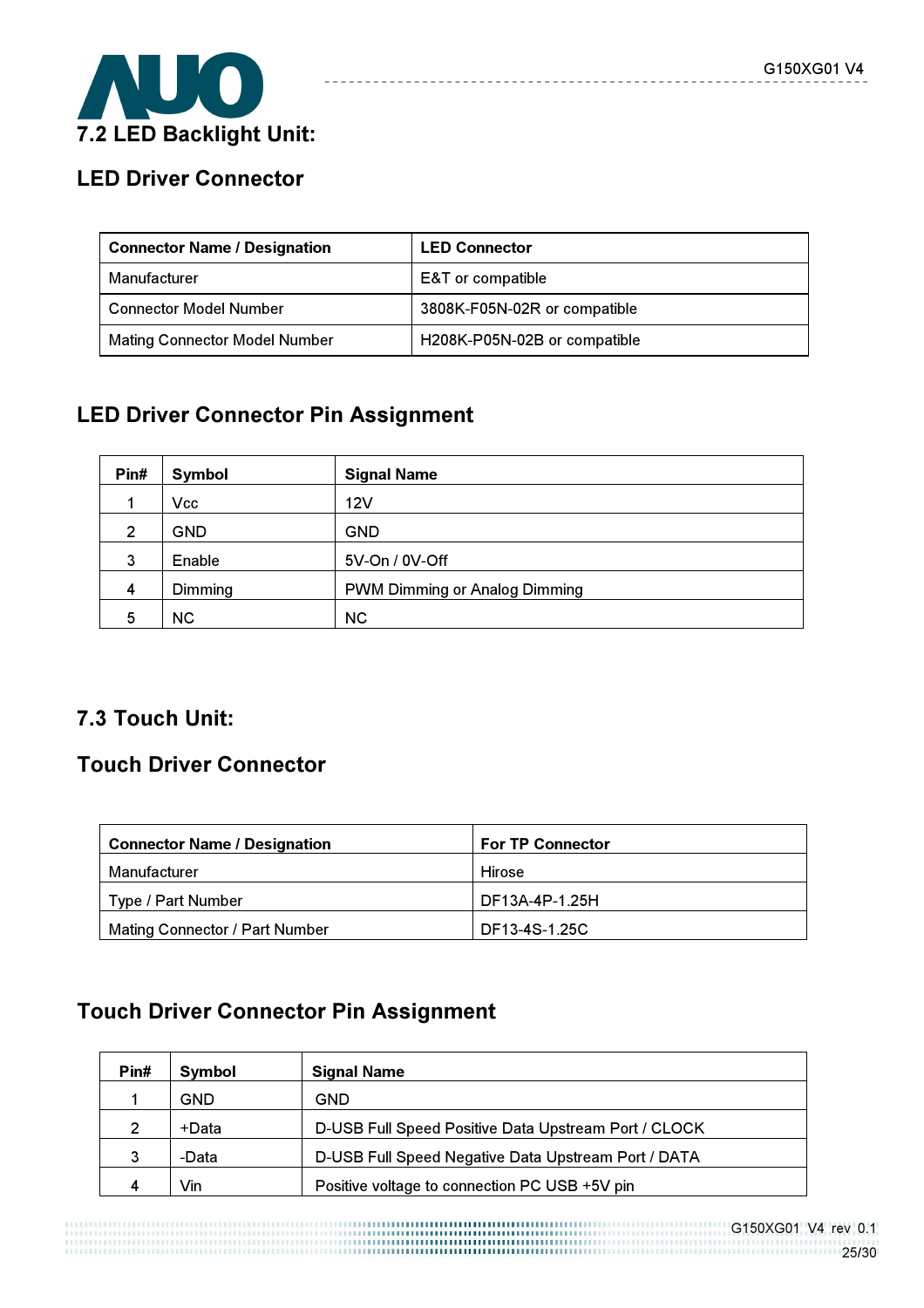

| <b>Items</b>                               | <b>Required Condition</b>                                                                                                                                             | <b>Note</b> |
|--------------------------------------------|-----------------------------------------------------------------------------------------------------------------------------------------------------------------------|-------------|
| <b>Temperature</b><br><b>Humidity Bias</b> | 50°C/80%,300 hours                                                                                                                                                    |             |
| <b>High Temperature</b><br>Operation       | $ 60\,^{\circ}\text{C},300\text{ hours} $                                                                                                                             |             |
| Low Temperature<br>Operation               | $-10\,^{\circ}$ C,300 hours                                                                                                                                           |             |
| <b>Hot Storage</b>                         | 85°C, 300 hours                                                                                                                                                       |             |
| <b>Cold Storage</b>                        | $-30\,^{\circ}$ C,300 hours                                                                                                                                           |             |
| <b>Thermal Shock</b><br>Test               | -10 $^{\circ}$ C/30 min ,60 $^{\circ}$ C /30 min ,100cycles                                                                                                           |             |
| <b>Shock Test</b><br>(Non-Operating)       | 50G, 20ms, Half-sine wave, $(\pm X, \pm Y, \pm Z)$                                                                                                                    |             |
| <b>Vibration Test</b><br>(Non-Operating)   | 1.5G, (10~200Hz, P-P)<br>30 mins/axis (X, Y, Z)                                                                                                                       |             |
| On/off test                                | On/10 sec, Off/10 sec, 30,000 cycles                                                                                                                                  |             |
| <b>ESD</b>                                 | Contact Discharge: $\pm$ 8KV, 150pF(330 $\Omega$ ) 1sec, 8 points, 25 times/ point<br>Air Discharge: $\pm$ 15KV, 150pF(330 $\Omega$ ) 1sec, 8 points, 25 times/ point | Note 1      |

 $\frac{1}{2}$ 

--------------

 $\sim$   $\sim$   $\sim$ 

Note1: According to EN61000-4-2, ESD class B: Some performance degradation allowed. No data lost

. Self-recoverable. No hardware failures.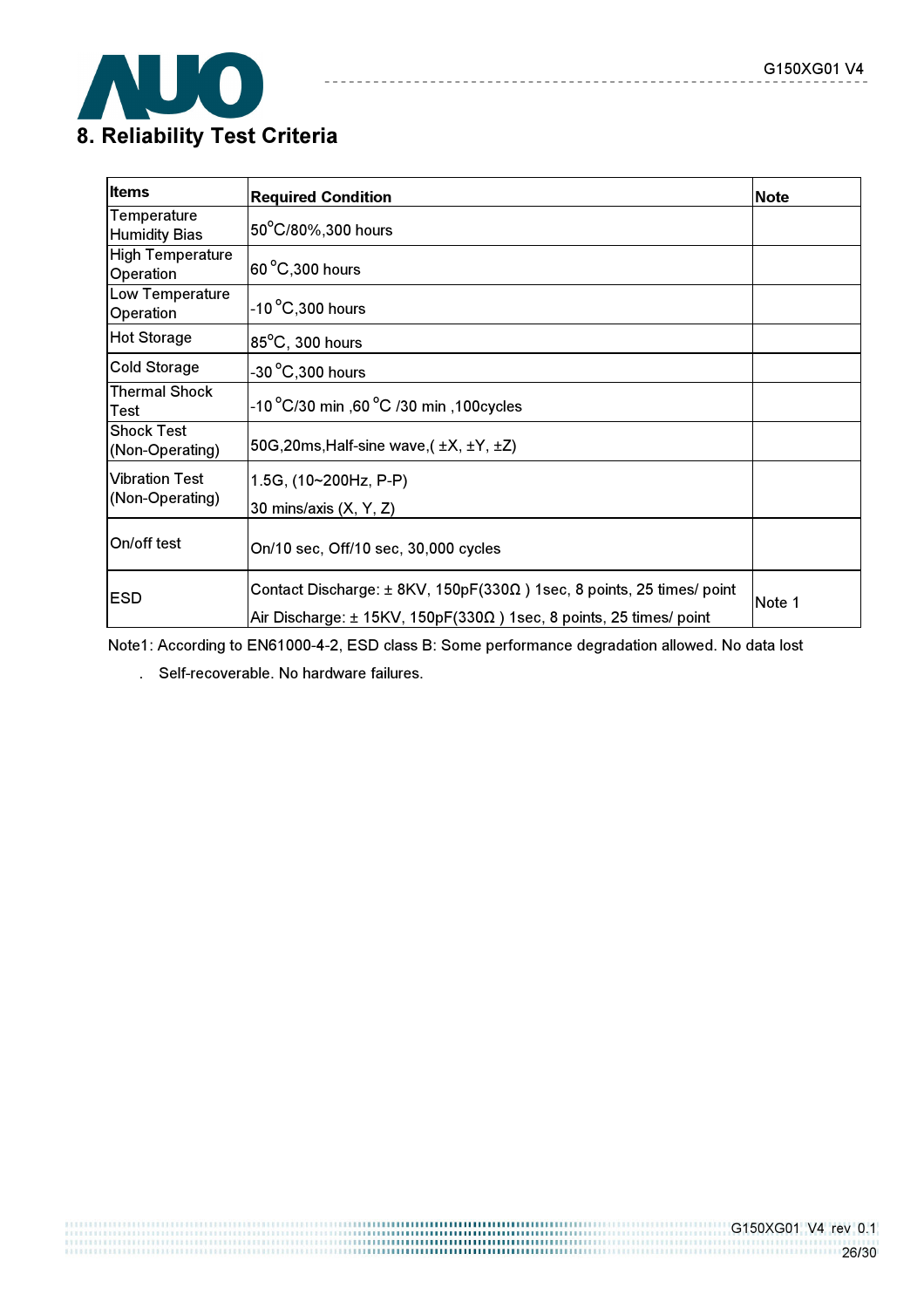G150XG01 V4 G150XG01 V4



# 9.1 LCM Outline Dimension (Front View) 9.1 LCM Outline Dimension (Front View)

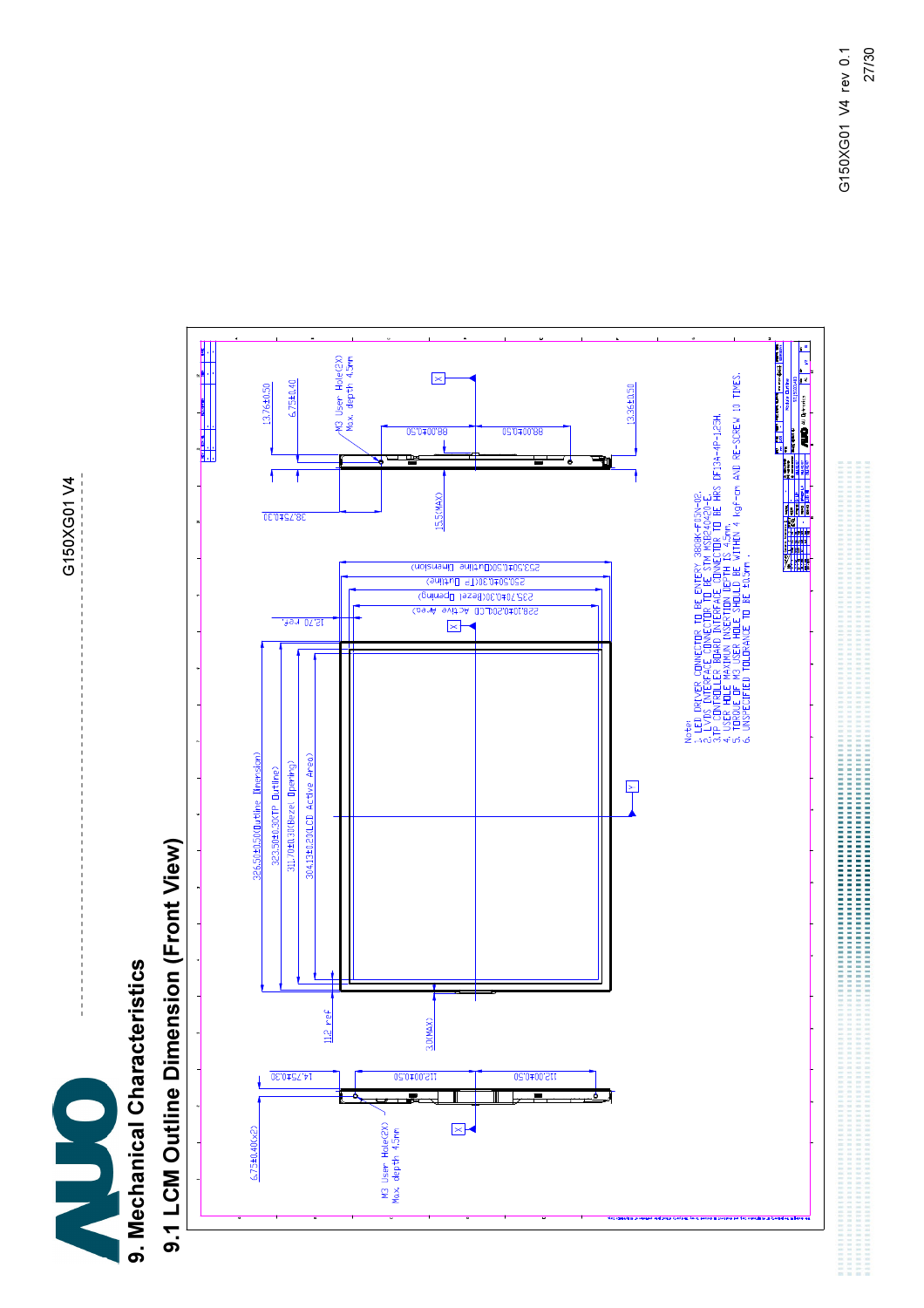9.2 LCM Outline Dimension (Rear View)

G150XG01 V4 G150XG01 V4

# 9.2 LCM Outline Dimension (Rear View)

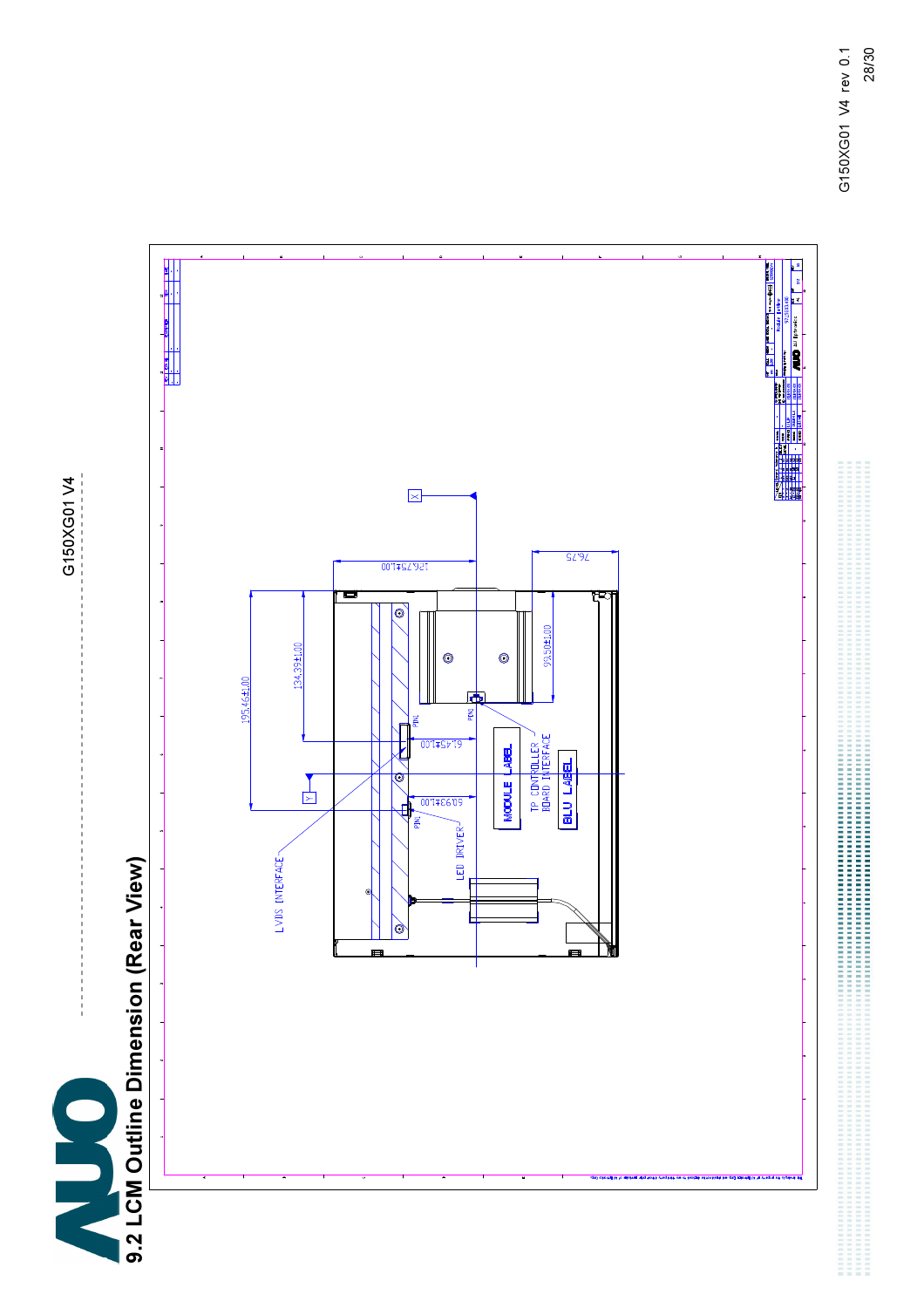

10.1 Shipping Label (on the rear side of TFT-LCD display)



# 10.2 Carton Package

Max capacity: 12pcs TFT-LCD module per carton Max weight: 22 kg per carton Outside dimension of carton: 375(L)mm\* 430(W)mm\* 353(H)mm